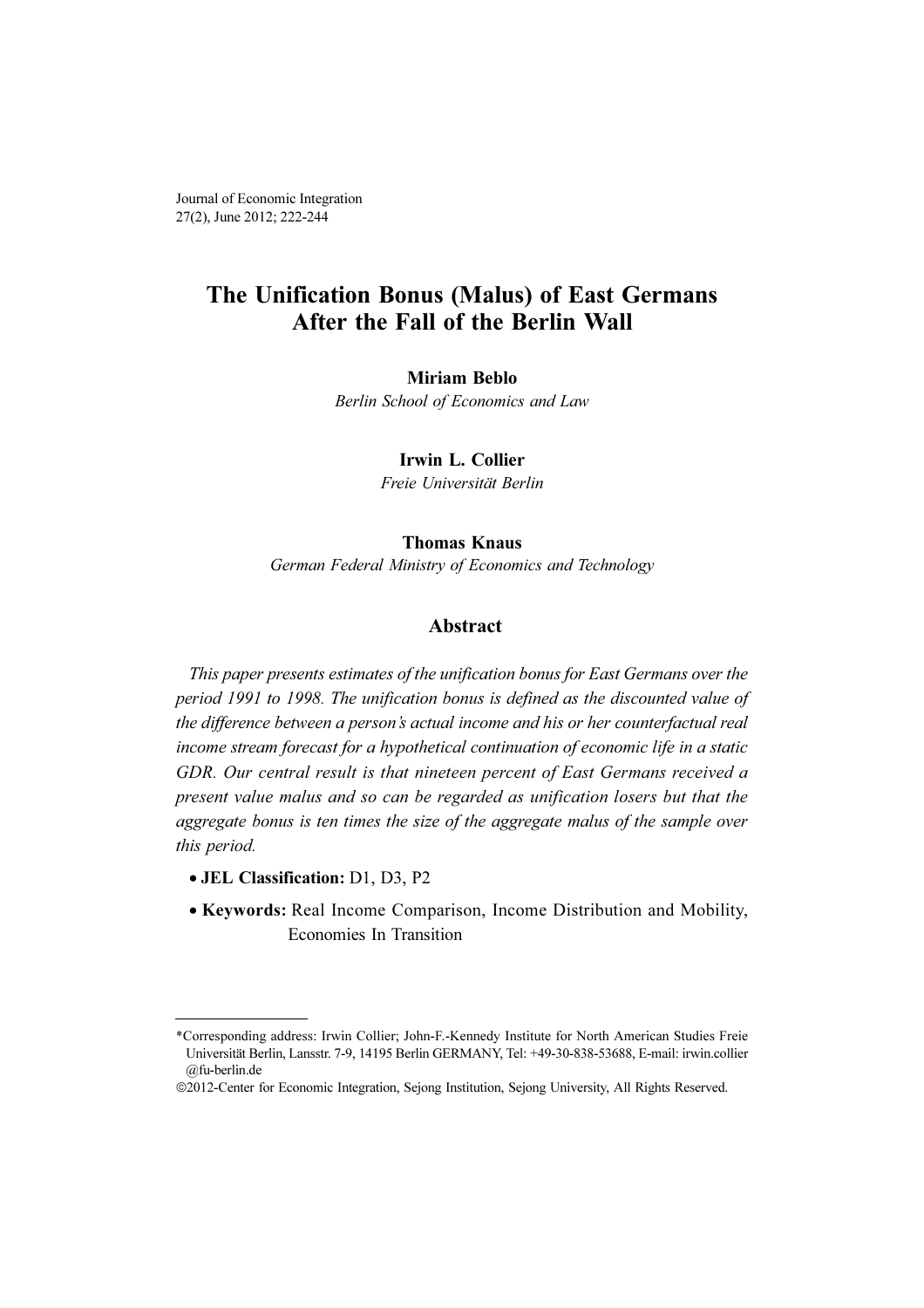On the eve of German reunification, then Federal Chancellor Helmut Kohl made an unqualified claim that as a consequence of unification no one would be worse off and many would be much better off.<sup>1</sup> This prediction that the coming social and economic revolution in Eastern Germany would lead to a Pareto improvement in the strict sense of having no losers was an expression of a widely shared hope as well as a rallying cry in the political struggle for future electoral share in the East. The issue is not whether to accept or reject such an extreme Paretian claim but instead to proceed in the spirit of poverty measurement: our goal is to identify those who could reasonably count themselves among the economic losers of German reunification (incidence) and to gauge the depth of their losses (unification gap). While armies of lawyers commanded by politicians dominated the economic policy decisions in the dramatic months following the fall of the Berlin Wall, economists had at least been able to salvage for themselves the claim to the first word in writing the economic history of that time.<sup>2</sup> While this German question begs (and receives) a German answer, identical concerns regarding the distributions of the gains and losses of economic transition are found in all postsocialist economies. The methodology of this paper should be of general interest to economists interested in the empirics of transition.

The object of our empirical attention is what we have chosen to call the unification bonus defined as the present discounted value as of July 1, 1990 of the difference between an Eastern German individual's observed real income stream (adjusted for household composition) and the counterfactual real income stream that would have been experienced under a continuation of economic life in a static German Democratic Republic (GDR) through 1998. For lack of a better term, we call a negative bonus a *unification malus*. While there can be no doubt that such a measure of economic welfare should be systematically related to what is generally understood as the winners and losers from German unification, economic welfare is only one of several dimensions of social welfare. We hope that careful readers will share our reluctance to leap from the distribution of the unification bonus or

<sup>&</sup>lt;sup>1</sup>Less well remembered is that Helmut Kohl was most explicit in including both eastern and western Germany in his "promise." The promise was made in Kohl's speech on June 21, 1990 before the Bundestag. It has been reprinted in Texte zur Deutschlandpolitik (1990:396). <sup>2</sup>

<sup>&</sup>lt;sup>2</sup>Comprehensive surveys of this dramatic economic history are found in Sinn and Sinn (1992), Siebert (1993), Akerlof, et al. (1991), and for a later account see Burda and Hunt (2001) who examined the productivity-wage-employment interrelationships.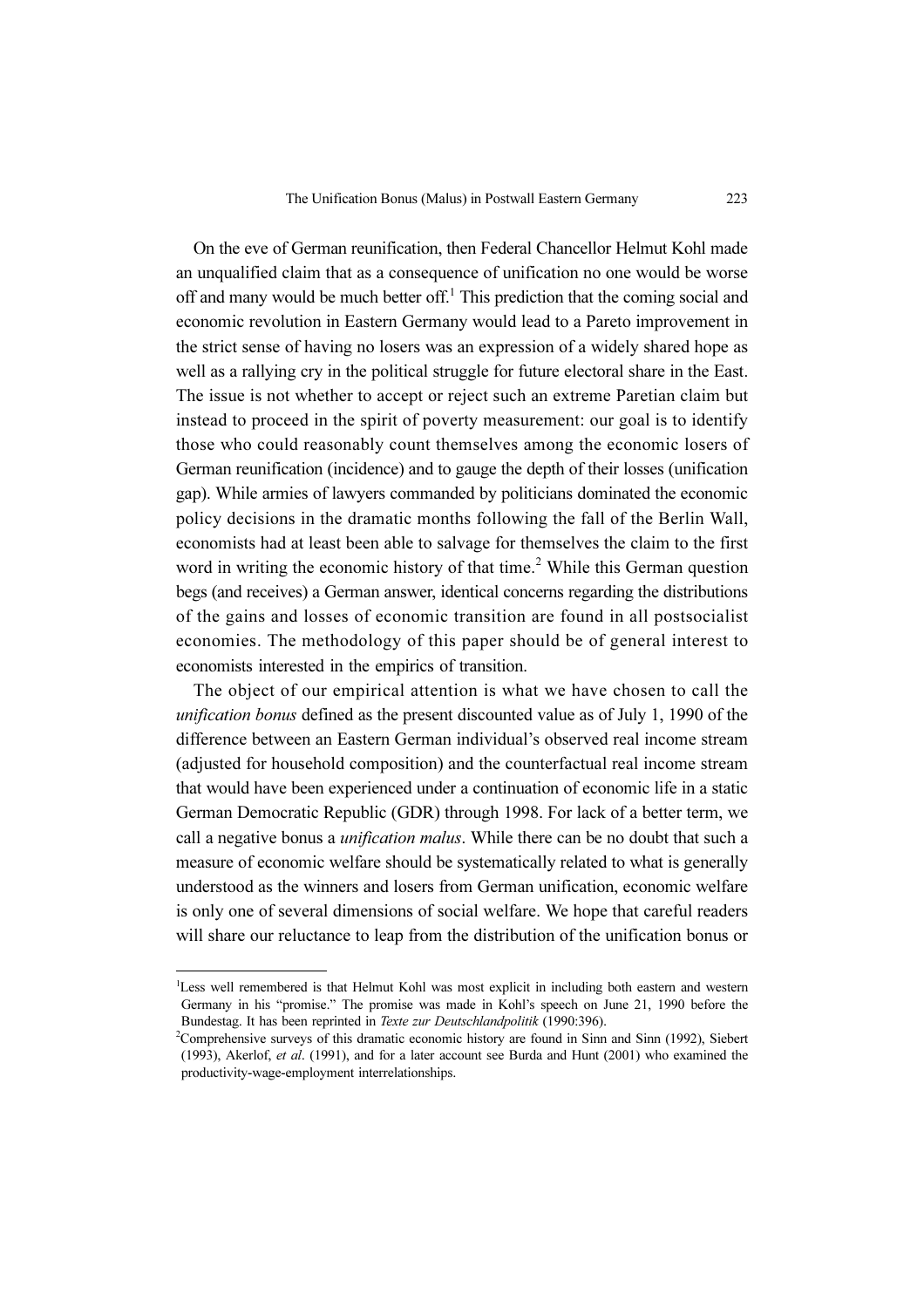malus to the grand question of "winners" versus "losers" just quite yet.<sup>3</sup> This said, we believe the principal contribution of this paper is that it offers the best estimates to date of the real income gains and losses in Eastern Germany following the reunification of Germany in 1990.

Previous economic studies that have examined the impact of reunification at the individual level have for the most part exclusively focused on nominal income mobility in East Germany. Krause and Habich (1993) looked at the changes in household income that took place during the early years of transition, Hauser and Fabig (1999) investigated labor and household income mobility between 1990 and 1995, and Steiner and Kraus (1996) analyzed the distribution of labor income from 1989 to 1993. All studies used the German Socioeconomic Panel. The main finding of these studies was that income mobility in the East was higher in the early years of transition and had approached the Western level over time. The probability of a falling relative position within the income distribution was higher for individuals and households who had experienced unemployment. Women were more at risk to end up in a lower income quantile than men. However, due to the lack of anything but extremely crude purchasing power parity indexes to link post-GDR prices in Eastern Germany to GDR prices, there had been no satisfactory comparisons of GDR real incomes with real incomes after Monetary and Economic Union that took place July 1, 1990.

The problematic nature of existing purchasing power parities for converting the 1990 Eastern Mark into DM has been widely recognized throughout the literature. For example Hauser (1992: 62) explicitly mentions the existence of quantity constraints and the extensive use of subsidies in the former GDR that complicate comparisons of the purchasing power of money in divided Germany. Here is where the main contribution of the present paper is to be found: we are able to provide both forecasts of East German living standards, tailored to individual and household circumstances, as well as exact purchasing-power-parity indexes<sup>4</sup> that

<sup>&</sup>lt;sup>3</sup>Readers will also note that we often fail to take our own advice and in the interest of expository convenience will refer to winners and losers anyway. When we refer to winners we only mean a unification bonus greater than zero.

<sup>&</sup>lt;sup>4</sup>Here "exact" is meant in the sense of the theory of the cost-of-living index à la Konüs rather than to suggest unwarranted statistical precision. Collier (2012) in this Journal uses a simple demand system estimated for West German household data to calculate DM-metric real-consumption values for observed East German quantity-constrained consumption bundles. Interested readers are referred to that paper for the technical details of the estimation of the parities used in this paper as well as for evidence of the convergence of the East German structure of consumer expenditure towards the pattern observed in West Germany.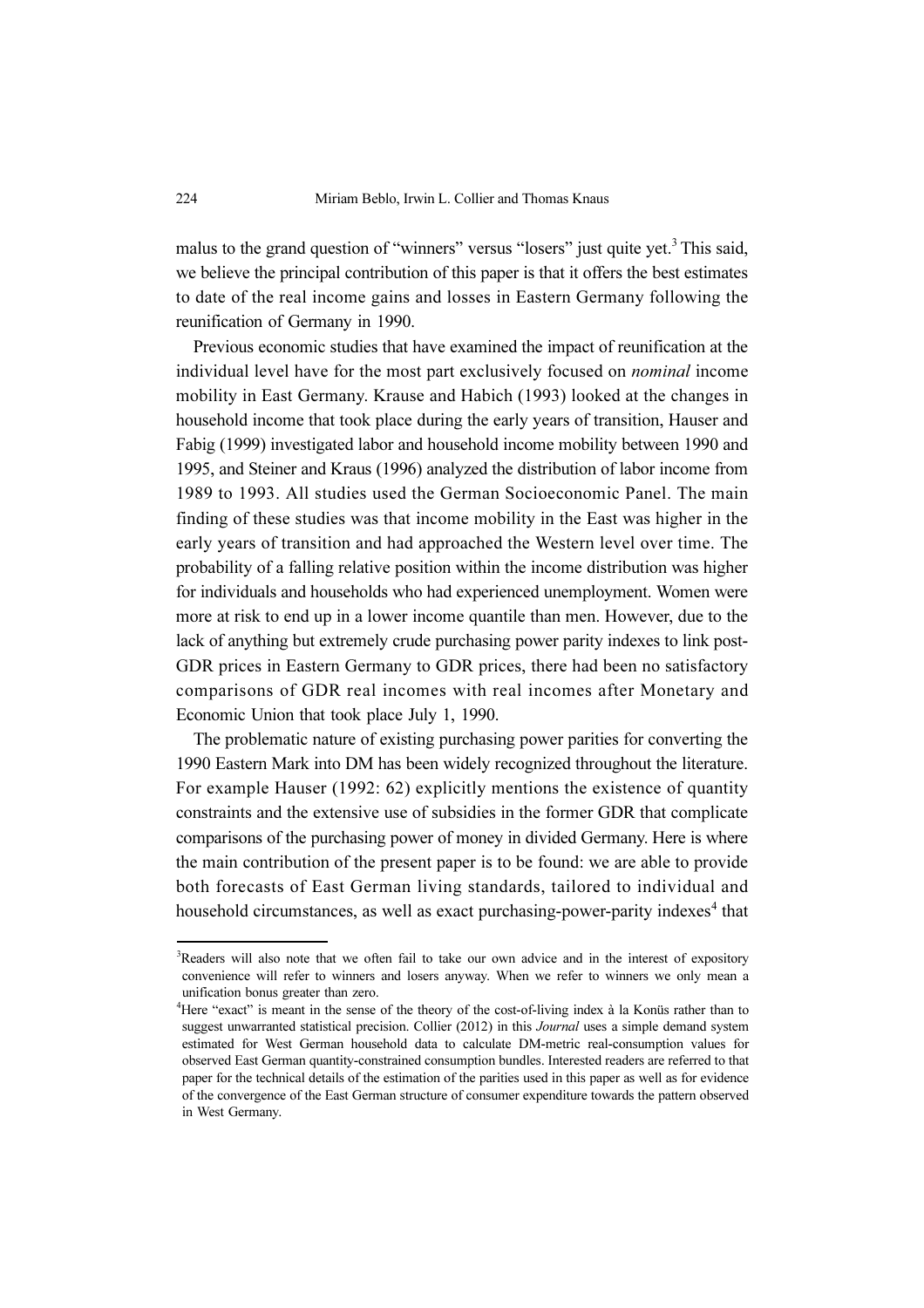have been constructed from data collected by the German Federal Statistical Office linking post-GDR prices in Eastern Germany to prices in the GDR on the eve of German economic unification. In Figure 1 readers will find a plot of the deflators used to convert nominal expenditures for three different East German household types into 1991 DM totals.

The household income data we analyze are taken from the German Socio-Economic Panel (GSOEP) that began to include Eastern German households (1,944 individuals are in our sample) even before German Economic, Monetary and Social Union actually went into effect on July 1, 1990. The assumption of a static GDR economy as the benchmark for our counterfactual has been chosen more for the psychological salience of the final year of the GDR economy than as a realistic forecast of an economy whose time is indeed running out.<sup>5</sup> This by itself is sufficient reason to consider our estimate of the aggregate unification bonus as a lower bound for the true bonus. The assumption of static expectations has the additional merit of providing a simple way of exploiting the (single) cross-section of economic life reported in the first Eastern wave of GSOEP to generate counterfactual real income streams up through 1998, conditional on individual characteristics. We have assumed that as an individual's age, household composition, and job-related characteristics changed over the past decade, the relevant comparison for judging his or her relative gain or loss would be that to someone else with the same age and other individual characteristics in the 1990 sample.

We calculate the unification malus incidence of nineteen percent for the GSOEP sample of East Germans, aged 25 years and above at the time of German unification. For these individuals real income losses following German economic unification have indeed exceeded the gains. On the other hand, we also calculate that aggregate gains of the unification "winners" have swamped the aggregate losses of the "losers." Expressed as a present discounted value (valued in 1991 DM) the average bonus of the 81% unification "winners" was over 39,000 DM vs. the average unification loss of 15,700 DM of the other 19% of our sample. The vast bulk of the unification malus had been concentrated in the cohorts that were between 35 and 54 years of age in 1990 with the largest unification bonuses going to those 55 years and older in 1990.

<sup>&</sup>lt;sup>5</sup>This is more or less the bottom line of the classified report prepared for the GDR's Politbüro dated October 30, 1989 prepared by the Chairman of the State Planning Commission, see Schürer (1992).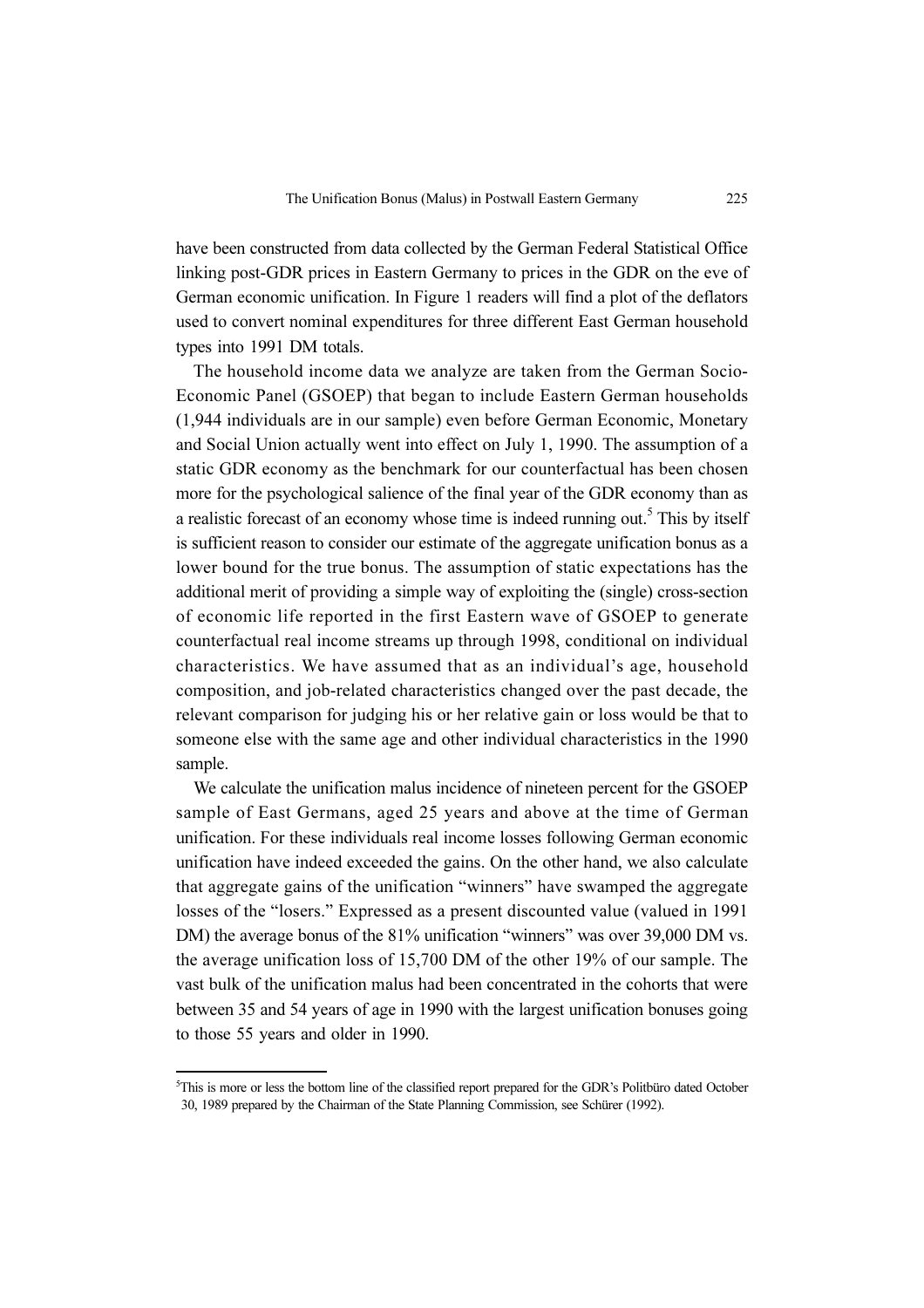We present in Section I our method for estimating the counterfactual income streams that East Germans could have expected under a static continuation of the GDR into the late 1990s. In Sections II and III we combine actual observations with appropriate deflators estimated in the companion paper Collier (2012) published in this journal together with our counterfactuals to generate estimates of the incidence and magnitude of the unification bonus or malus over time as well as by age and gender breakdowns. Given the exploratory nature of our estimates, we conclude the paper in Section IV with a summary and a discussion of certain structural weaknesses of our estimates that constitute suggestions for future research.

#### I. Back in the GDR: Eastern Incomes in Hindsight

To establish the baseline level of income for each individual in the sample, we use data from the German Socio-Economic Panel (GSOEP).<sup>6</sup> While the original panel began in 1984 and was limited to a West German sample, the GSOEP was expanded to include households from East Germany in June 1990, hardly half a year after the Berlin Wall had fallen yet still before monetary and economic union went into effect the following month. The empirical results reported in this section are based on that initial 1990 wave of East Germans. Our purpose here is to use the GDR cross-section in order to construct a "statistical memory" of the distribution

|                                                                                                          | Cases left in sample |
|----------------------------------------------------------------------------------------------------------|----------------------|
| Respondents GSOEP 1990-1998                                                                              | 2528                 |
| Interview conducted prior to July 1990                                                                   | 2409                 |
| German nationality                                                                                       | 2403                 |
| Respondents above age 25                                                                                 | 2144                 |
| Non-missing values for income                                                                            | 2117                 |
| Sample used for income estimation (excludes missing values 1990)                                         | 2110                 |
| Sample used for income forecast<br>(excludes panel attrition for 1991-1998)                              | 1944                 |
| Sample used for present value calculation<br>(excludes missing values for actual incomes from 1991-1998) | 1903                 |

Table 1. Sample selection

<sup>6</sup> For more information on the GSOEP, see Wagner, Burkhauser, and Behringer (1993) and Projektgruppe Sozio-oekonomisches Panel (1995).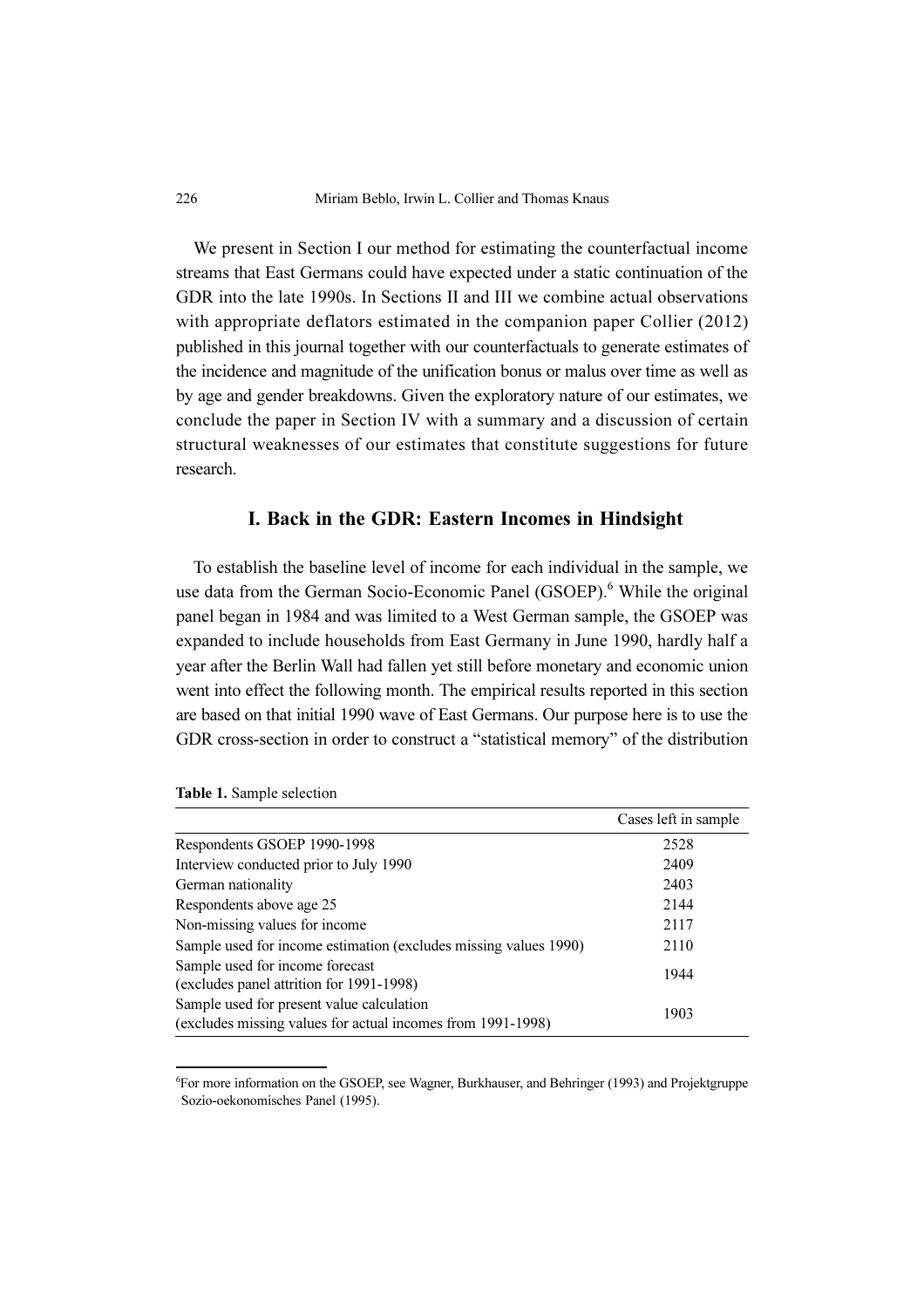

Figure 1. Deflators for East German households (1991 West German Price Level = 1.00)

Source: Authors' calculations based on Collier (2012).

of nominal incomes broken down by personal characteristics on the eve of economic unification.<sup>7</sup>

Our sample selection criteria are listed in Table 1. The sample includes all East German respondents who participated in the survey in 1990 (before July) and remained in the panel each subsequent year through 1998. We limit the analysis only to German nationals. We have further restricted our sample to only include respondents 25 years and older at the time of unification. We have excluded the youngest adult cohorts to sidestep the considerable complication that would be introduced by including educational decisions in our counterfactuals.<sup>8</sup> Observations with missing data for income or for any of the explanatory variables have also been dropped. The sample used for the income regression consists of 2,110 men and women ages 25 to 85. Descriptive statistics of this sample are provided in Table A1 of Appendix A. The final sample used for the projection of counterfactual income streams through 1998 is comprised of 1,944 men and women.

We calculate household equivalent income using the so-called "modified OECD equivalence scale" which assigns a weight of unity for the first adult living in a

 ${}^{7}$ A small fraction of interviews were conducted after monetary union went into effect on July 1, 1990. We have only included respondents who participated in the panel before that date so that all income variables from 1990 are expressed in GDR marks.

<sup>&</sup>lt;sup>8</sup> Access to higher education was severely rationed in the GDR and not according to criteria that a GSOEP survey was likely to capture.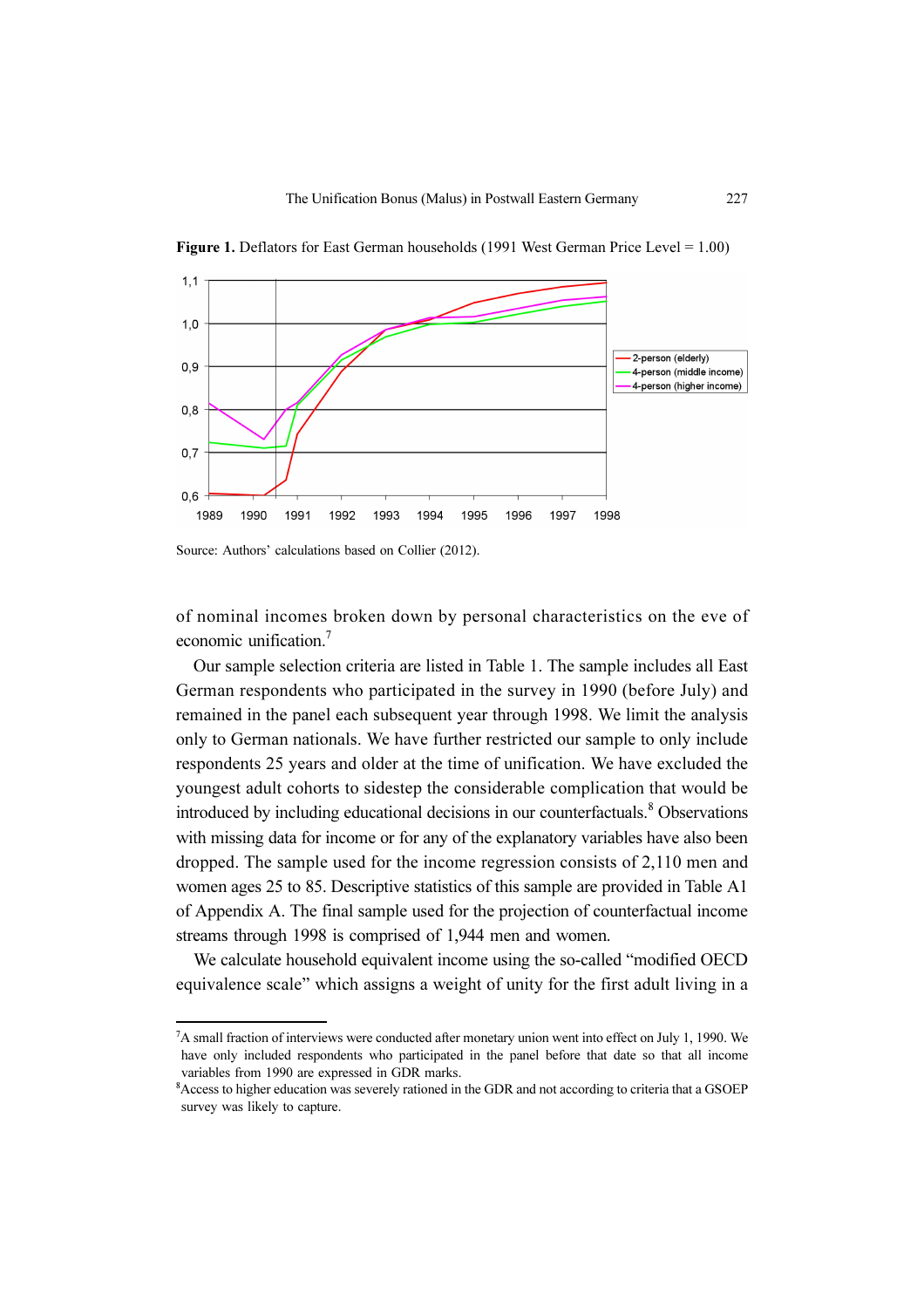household and then adds 0.5 for each additional adult living in the household and/ or 0.3 for each non-adult under the age of 16. This particular equivalence scale has been chosen largely because it appears with ever increasing frequency in the income inequality literature. Nonetheless it is with some trepidation that we use weights that have evolved for market economies to adjust the GDR household incomes. The theory and practice of computing household equivalence scales for centrally planned economies, where quantity constraints, in-kind benefits, and indirect taxation for distributive purposes all played a significant role, is entirely lacking at present so there is not much to do here beyond acknowledging this serious difficulty and moving on.

The natural logarithm of household equivalent income serves as the dependent variable in regressions running separately for women and men. The coefficient estimates are reported in Table 2. From these regressions we obtain our equivalized income forecasts.<sup>9</sup>

For explanatory variables we include age, schooling, additional education, job characteristics such as the occupational status, tenure, and whether someone is employed or receiving a pension.<sup>10</sup> Other explanatory variables include one dummy variable for working in the manufacturing or production sector and another for living in Berlin.

One of the most important explanatory variables for predicting future equalized income is, of course, the individual's age. The shape of the age-income profile, however, strongly depends on the assumed underlying functional form of the relationship between age and equivalence income. By using a spline function one can better allow for non-linearities in this relationship while retaining a relatively simple specification.<sup>11</sup> We have chosen a specification using a linear spline function with five different linear splines, corresponding to five age groups (25-34, 35-44, 45-54, 55-64, 65 years of age and older).

In Figure 2 we can see the resulting age-income locus for this specification. For the purpose of comparison, an age-income specification using a linear plus a

<sup>&</sup>lt;sup>9</sup>Granting more than a passing resemblance, this specification should not be confused with Mincer-type earnings or wage equations. The crucial difference is in our goal of predicting *household equivalent* incomes and not individual earnings. Household equivalent income is the more appropriate measure for welfare comparisons which is what we are after.

<sup>&</sup>lt;sup>10</sup>Our default category is "not participating in the labor force or unemployed".

<sup>&</sup>lt;sup>11</sup>Linear splines capture the relationship between two variables as a piecewise linear function, in other words a function composed of linear segments joined at knots.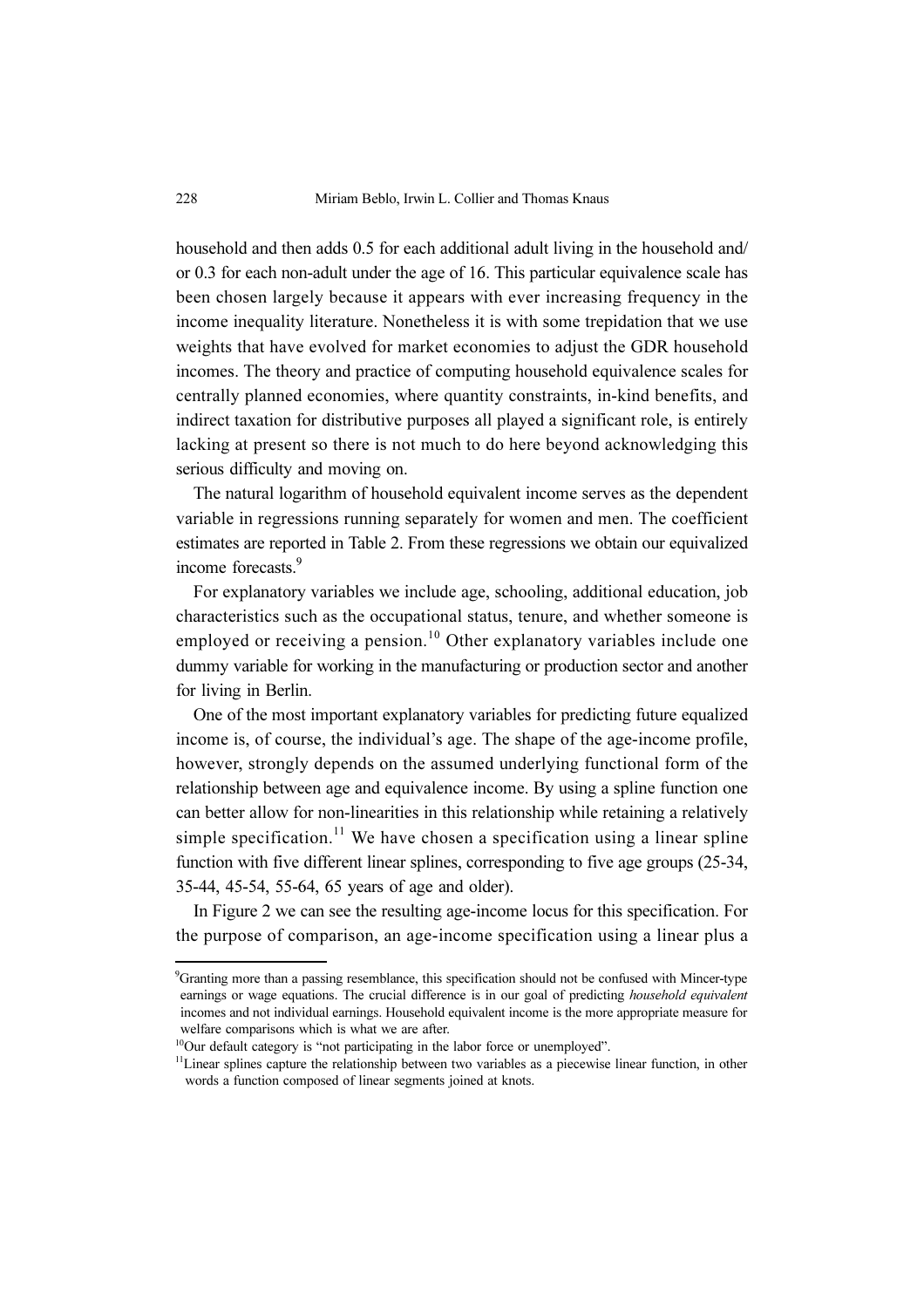|                             |             | Women        |             | Men          |  |
|-----------------------------|-------------|--------------|-------------|--------------|--|
|                             | Coefficient | Robust       | Coefficient | Robust       |  |
|                             | Estimate    | Stand. Error | Estimate    | Stand. Error |  |
| Age group                   |             |              |             |              |  |
| $25 - 34$                   | $-0.0050$   | 0.0043       | $-0.0164$   | 0.0051       |  |
| 35-44                       | 0.0198      | 0.0033       | 0.0188      | 0.0037       |  |
| 45-54                       | 0.0015      | 0.0041       | 0.0039      | 0.0039       |  |
| 55-64                       | $-0.0291$   | 0.0075       | $-0.0136$   | 0.0058       |  |
| Above 64                    | $-0.0154$   | 0.0048       | $-0.0171$   | 0.0071       |  |
| Schooling                   |             |              |             |              |  |
| (Basic level secondary      |             |              |             |              |  |
| schooling, 9 years)         |             |              |             |              |  |
| No schooling                | $-0.2696$   | 0.1436       | $-0.1628$   | 0.1812       |  |
| Middle secondary            | 0.0357      | 0.0251       | 0.0506      | 0.0218       |  |
| schooling, 10 years         |             |              |             |              |  |
| High school diploma,        | 0.0710      | 0.0386       | 0.1561      | 0.0359       |  |
| 12 years                    |             |              |             |              |  |
| Other                       | 0.2003      | 0.0742       | $-0.0062$   | 0.0926       |  |
| <b>Additional education</b> |             |              |             |              |  |
| (Apprenticeship)            |             |              |             |              |  |
| No degree                   | $-0.0863$   | 0.0324       | $-0.0086$   | 0.0827       |  |
| College degree              | 0.0750      | 0.0222       | 0.0365      | 0.0248       |  |
| University degree           | 0.1649      | 0.0415       | 0.0671      | 0.0408       |  |
| <b>Employment status</b>    |             |              |             |              |  |
| Employed                    | 0.1927      | 0.0363       | 0.1959      | 0.0619       |  |
| Pensioner                   | 0.1316      | 0.0652       | 0.1001      | 0.0787       |  |
| <b>Job characteristics</b>  |             |              |             |              |  |
| (Employees with high        |             |              |             |              |  |
| qualification)              |             |              |             |              |  |
| Tenure                      | 0.0064      | 0.0027       | 0.0035      | 0.0026       |  |
| Tenure squared              | $-0.0001$   | 0.0001       | $-0.0001$   | 0.0001       |  |
| Unskilled                   | $-0.0902$   | 0.0253       | $-0.0472$   | 0.0458       |  |
| Skilled worker              | $-0.0807$   | 0.0277       | $-0.0064$   | 0.0288       |  |
| Master craftsman            | 0.0902      | 0.0541       | 0.0195      | 0.0354       |  |
| Farmer                      | $-0.1026$   | 0.0407       | $-0.0873$   | 0.0328       |  |
| Self employed               | $-0.0765$   | 0.0718       | 0.0143      | 0.0503       |  |
| Executives                  | 0.1076      | 0.0464       | 0.1940      | 0.0463       |  |
| <b>Industrial sector</b>    |             |              |             |              |  |
| Production sector           | $-0.0239$   | 0.0189       | $-0.0456$   | 0.0195       |  |
| <b>Region</b>               |             |              |             |              |  |
| Berlin                      | 0.0715      | 0.0346       | 0.1464      | 0.0319       |  |
| Constant                    | 6.5959      | 0.0454       | 6.6757      | 0.0695       |  |
|                             |             |              |             |              |  |
| R-squared                   | 0.3485      |              | 0.2707      |              |  |
| <b>Observations</b>         | 1142        |              | 968         |              |  |

| Table 2. OLS regression: equivalized income (logarithm) in 1990 |  |  |
|-----------------------------------------------------------------|--|--|
|-----------------------------------------------------------------|--|--|

Source: GSOEP, Sample C "German residents in the GDR", 1990.

Note: According to the F-test for women tenure and tenure squared are jointly significant at the 1 percent-level, for men tenure and tenure squared are jointly significant at the 10 percent level.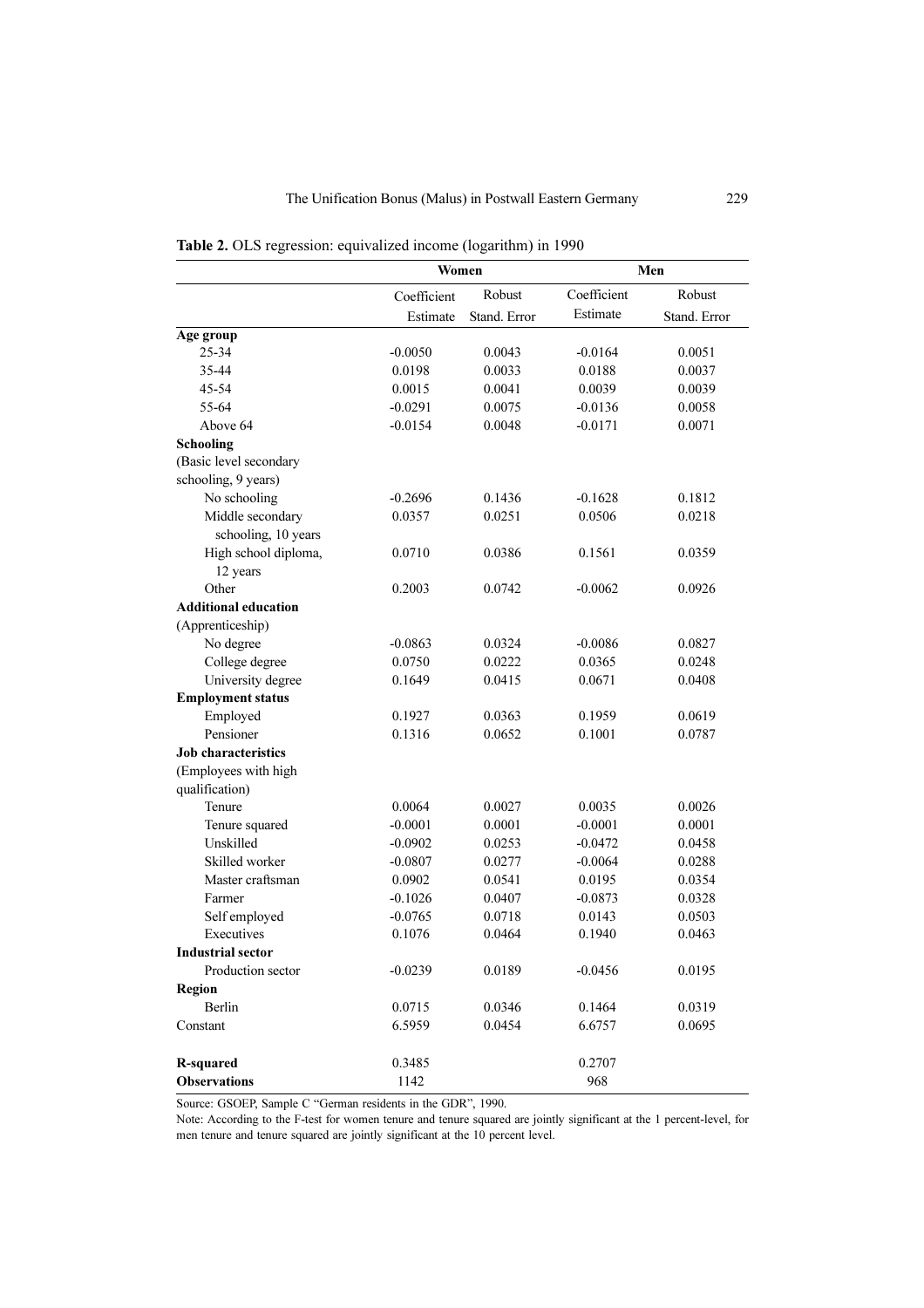

Figure 2. Age-income profiles for women and men (monthly household income equivalence in East German marks)

Source: Authors' calculations based on GSOEP wave 1990

quadratic age term is also shown.<sup>12</sup> From these profiles it is obvious that a specification quadratic in age would not be sufficiently flexible to reflect the ageincome profile we actually observe. We see that our estimates reveal the first spline to have a negative relationship between age and equivalized income.<sup>13</sup> This certainly reflects family formation and children that together work to lower these individuals' equivalized incomes quite substantially compared to their younger counterparts who are more likely to be single. This relationship between equivalent income and age plays an important role in the counterfactual income forecasts.

Schooling is in general significantly related with the income measure: the more

 $12$ Both curves belong to the profile of a person who worked as a skilled employee, having zero years of tenure and who falls into each of the reference categories used in the estimation equation for all remaining variables.

<sup>&</sup>lt;sup>13</sup>Although this effect is not statistically significant, it is different from zero for women.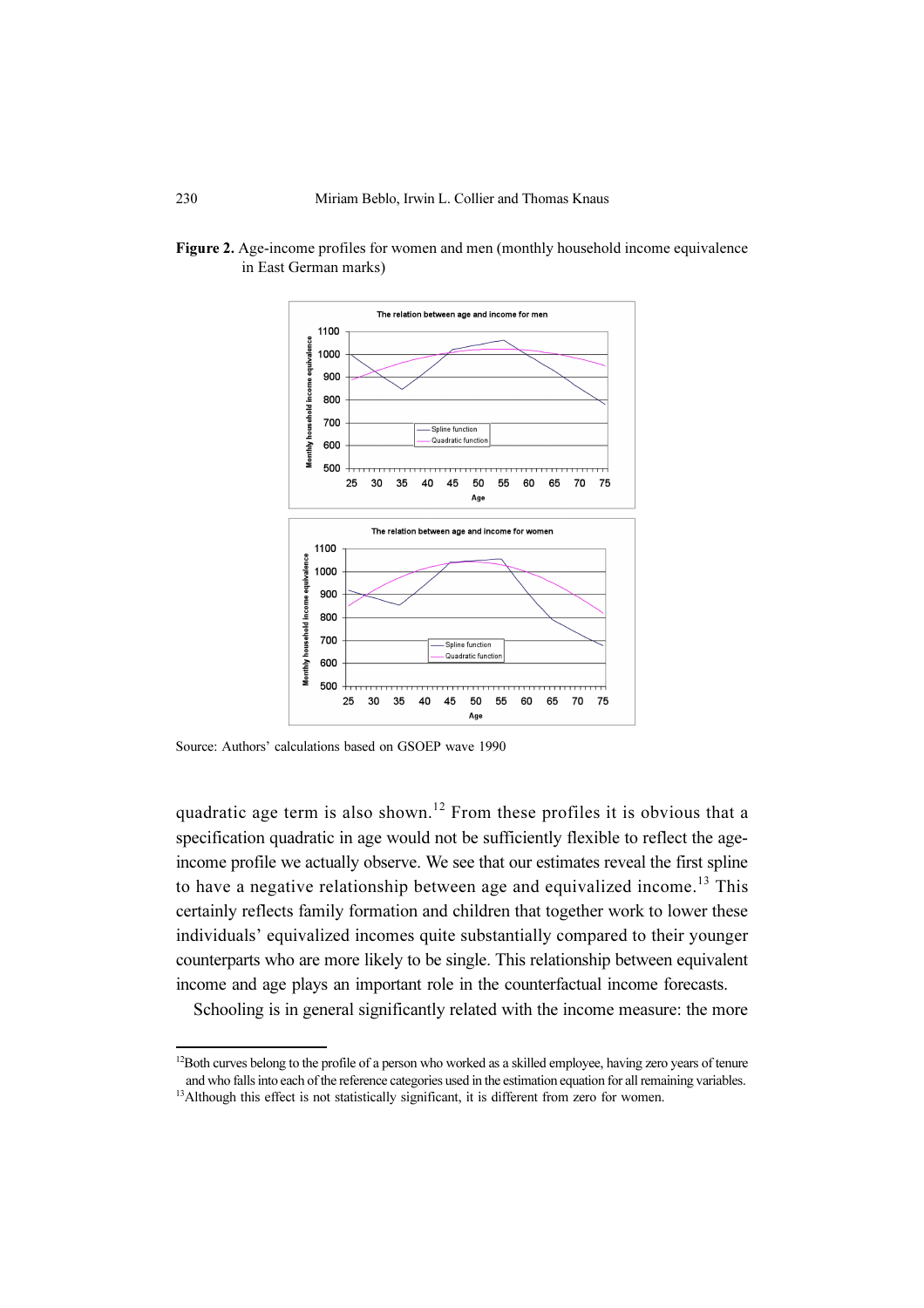schooling one has the higher the household equivalent income is. The same is true for formal training. Occupational status seems to be of more importance for women's income than for men's, judging from the calculated standard errors of the coefficient estimates. Both the linear and the quadratic terms of tenure are jointly significant for women only. Being employed raises equivalized income by 19.3% for women and  $19.6\%$  for men.<sup>14</sup> The pensioner dummy shows an effect different from zero for female household equivalent income. The industrial sector dummy is only significant in the men's regression, where a job in the manufacturing or production sector is associated with lower income. Residing in East Berlin, the former capital of the GDR, has a positive effect for both women and men. East Berlin women are found to have a 7% higher equivalized income compared to the rest of the GDR, whereas for East Berlin men the comparable difference is 15%.

## II. Static Counterfactual

In this section we combine the results from Section I and the price indexes calculated in Collier (2012) for the special circumstances of the economic integration of this former socialist economy with a market economy in order to produce real income forecasts and estimates of actual real incomes (valued at 1991 West German DM prices) for the years 1991-98. The critical assumption behind the forecasted counterfactual GDR incomes through the 1990s is that of static expectations. The estimated unification bonus will thus be a lower bound for the true magnitude since static expectations for a hypothetical GDR economy in the last decade of the twentieth century is by anyone's reckoning optimistic. We have experimented with three different variations of static expectations. For the first variant the word static is taken completely literally and we have simply assumed the same household equivalent income for each person in the sample for the years 1991 to 1998 as calculated from the GSOEP 1990 GDR wave. In the second variant we assume a constant annual income growth rate of 3%. This rate is slightly lower than the reported growth of nominal incomes in the 1980s to allow for a slight hidden inflation.<sup>15</sup> The third variant of income projections allows for

<sup>&</sup>lt;sup>14</sup>The impact of the individual employment status turns out quite low due to the equalization procedure. Household equivalized income is less sensitive than individual income with respect to individual differences.

<sup>&</sup>lt;sup>15</sup>This growth rate was calculated from Ministerrat der Deutschen Demokratischen Republik, Staatliche Zentralverwaltung für Statistik, Zentrales Zählbüro (1989).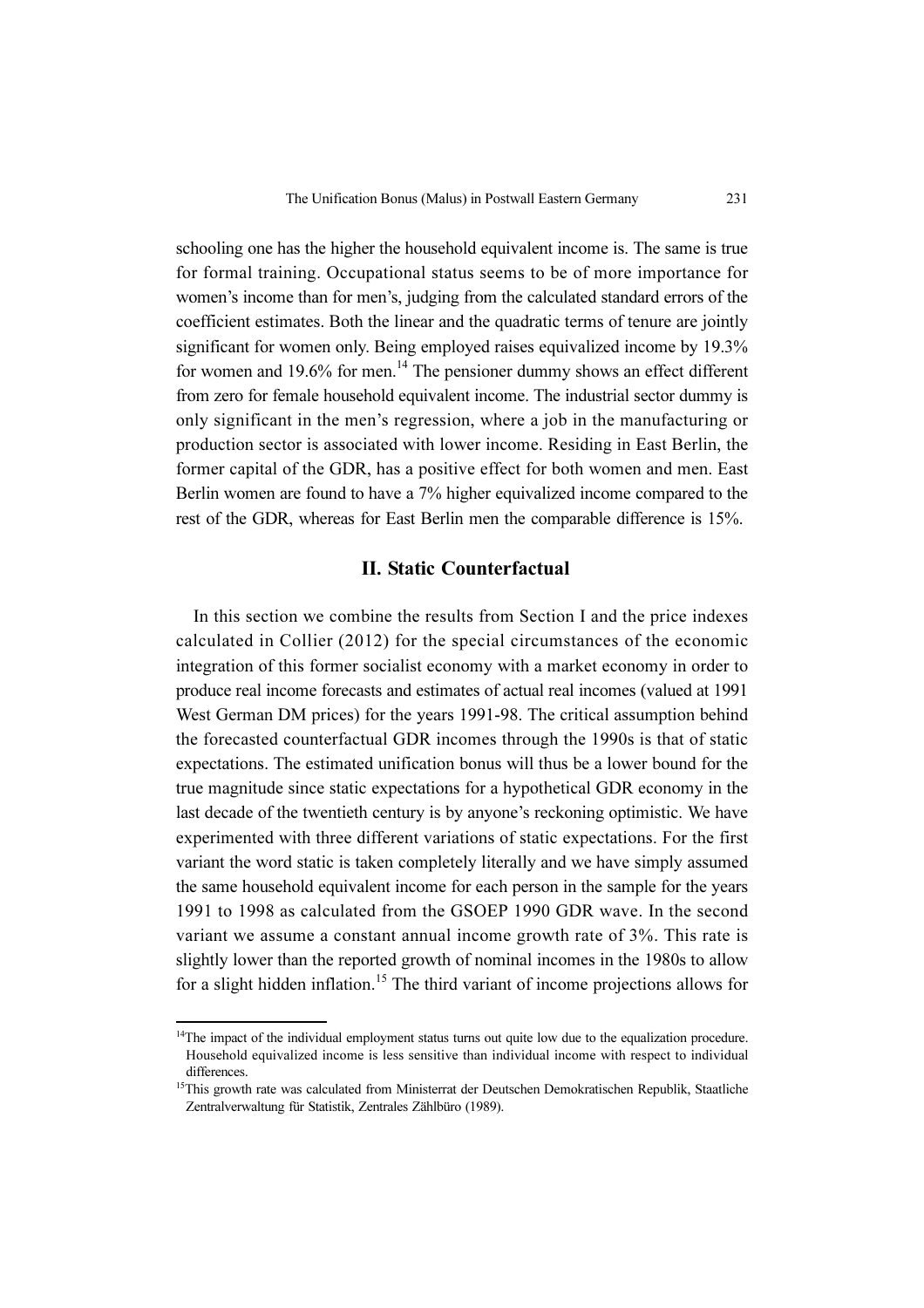life-cycle variations in income within a static overall distribution. The single cross section of economic life reported in the first Eastern wave of GSOEP in 1990 along with the assumption of a static distribution is sufficient for us to generate counterfactual forecasts of life-cycle real income streams. All of our forecasts use the regression coefficients reported in Table 2.

In the forecasts for 1991-98 we distinguish between age-variant and ageinvariant variables, where the former variables are those that constitute the essence of the life cycle. Using the coefficients from the regression run on the 1990 eastern cross-section GSOEP data, we forecast the counterfactual incomes, assuming that the age-invariant variables do not change over time while the age-variant variables by definition would change in increments of one from year to year. As soon as a woman (man) reaches the pension age of 60 (65), both the participation and jobrelated dummies are set to zero as the pension dummy switches to unity. These ages are the modal 1990 East German pension age for women and men.

These forecast equivalized incomes are valued in 1990 East German marks as suits the counterfactual of a frozen GDR. They are then transformed using the deflators from Section I. Likewise the observed equivalized incomes have been transformed into 1991 German marks using deflators calculated for each year.

#### III. Evolution and Distribution of the Unification Bonus (Malus)

The difference between observed and forecast real equivalized monthly income is defined as a (flow) unification bonus (if positive) or malus (if negative).<sup>16</sup> The present discounted value as of July 1, 1990 for the cumulative flow over the period 1991-98 may be regarded as a payment of a "cash welcome" (Begrüssungsgeld)<sup>17</sup> if positive or as the price of admission to a free and democratic unified Germany if negative. While we prefer to use the unqualified "bonus" or "malus" to refer to the discounted value of the annual differences, it is simply too convenient to refer to the annual differences as bonuses or maluses and generally from the context it should be clear what is intended.

One of the central empirical results of this paper is the summary statistic that the proportion of East Germans with a present value unification malus through 1998 is

<sup>&</sup>lt;sup>16</sup>Monthly rates have been converted into annual rates in all tables and figures.

 $17$ Even after the Berlin Wall opened on November 9, 1989 West Germany continued its established practice of granting every adult visiting from the east one hundred DM as a "cash welcome".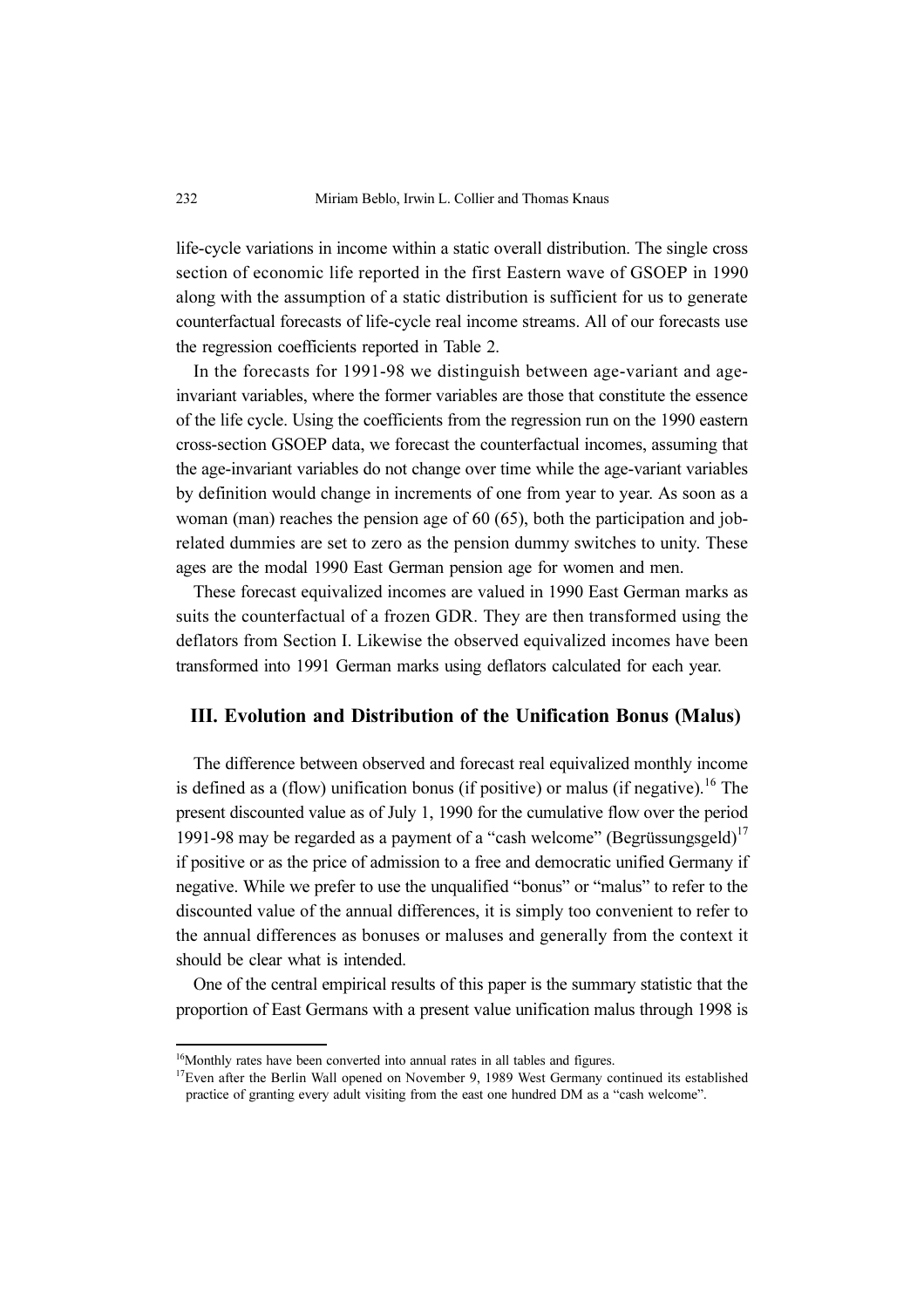19%, using a five percent real annual interest rate for discounting. This result, as all following, is based on the weighted income projection with the sample weights accounting for selection into the sample in 1990 and selection of staying in the panel until 1998. These calculations assume an individual perspective and not a household perspective and the persons are at least 25 years old in 1990. As can be seen from Table 1 our final sample consists of 1,903 persons.

The evolution of the annual incidence of a unification malus over time is displayed in Figure 3. It illustrates the very rapid decline of the share of "losers" in the first years following German social and monetary union in mid-1990. This first episode ends in 1994. From that time on malus incidence declines at a much slower speed and eventually in 1998 the trend even reverses. At this point in time it is not possible to tell whether this trend reversal is significant and/or continued.

Figure 3 also shows that basically all the three different measures calculated here yield more or less the same overall pattern. For the upper line of Figure 3 a three percent growth has been assumed. In this case the counterfactual obtained in the former GDR is on average larger so the bonus (malus) is smaller (greater in the sense of more negative). From Figure 3 we can see that income should have increased at least three percent p.a. in the former GDR for an increase over time of the malus incidence.

It can also be seen in Figure 3 that the bonus (malus) calculated with our life



Figure 3. Incidence of unification malus over time

Source: Authors' calculations based on GSOEP waves 1990 to 1998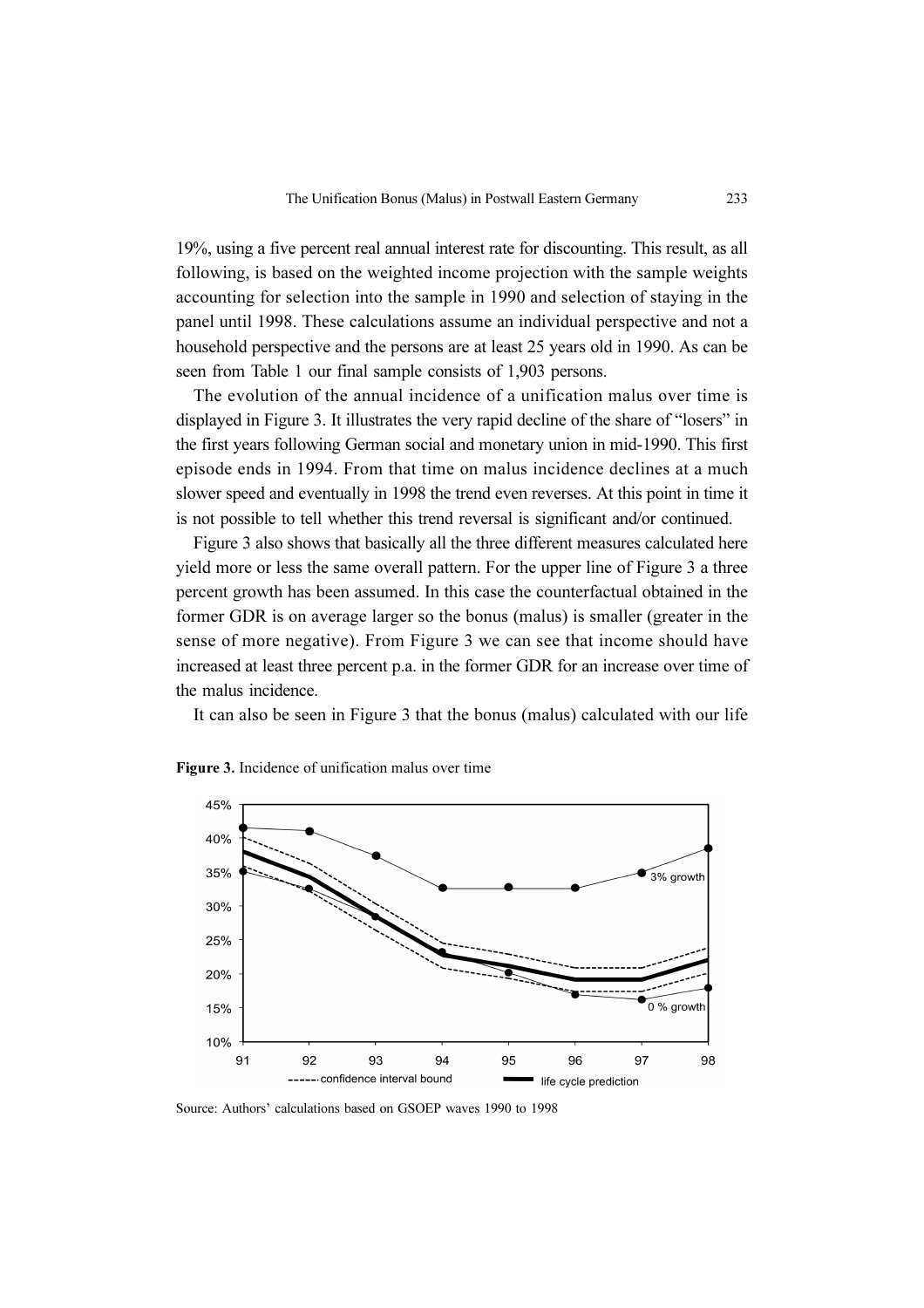cycle projection tracks quite closely the zero percent growth scenario. From the confidence bands drawn in the figure (dotted lines) it can be seen that our life cycle projection differs significantly from the zero growth scenario only at the very beginning in 1991 as well as the end of the time interval from 1996 onwards. In 1994 the proportion of "losers" is even higher (although not significantly) than in a scenario of zero percent growth which we see as the most mechanical manifestation of the static expectations assumption. This graph illustrates our life cycle projection as a compromise between the two mechanical growth rate scenarios of zero or three percent.

Having followed the time path of the incidence of a unification malus, we now turn to the evolution of the entire bonus/malus distribution over time. This can be seen in the left panel of Figure 4 where kernel densities<sup>18</sup> of the unification bonus (malus) are plotted for 1991 and 1998. The areas under the curves and to the left of the origin are equal to the proportion of persons experiencing a unification malus for the particular year. This proportion fell from 38% in 1991 to 22% in 1998. But so did the variance of the bonuses. The existence of a substantial proportion of "losers" from unification can be seen as unifying the results from the income inequality and income mobility literature discussed in the introduction.

Comparing the kernel densities of the present value of the cumulative annual bonuses for 1990-98 for women and men separately in Figure 4 (kernal densities on the right hand graph), one does not see a major difference between the sexes.





<sup>&</sup>lt;sup>18</sup>For the kernel density estimation we used the Gaussian kernel. The density estimate is evaluated at 500 points and we used a bandwidth h that was chosen optimally according to the formula  $h^{\rho p t} = 0.9 \cdot m \cdot n^{-1/5}$  where m is the *min* (s,  $i/1.349$ ), s is the estimated standard deviation, *i* the interquartile range, and *n* is the sample size.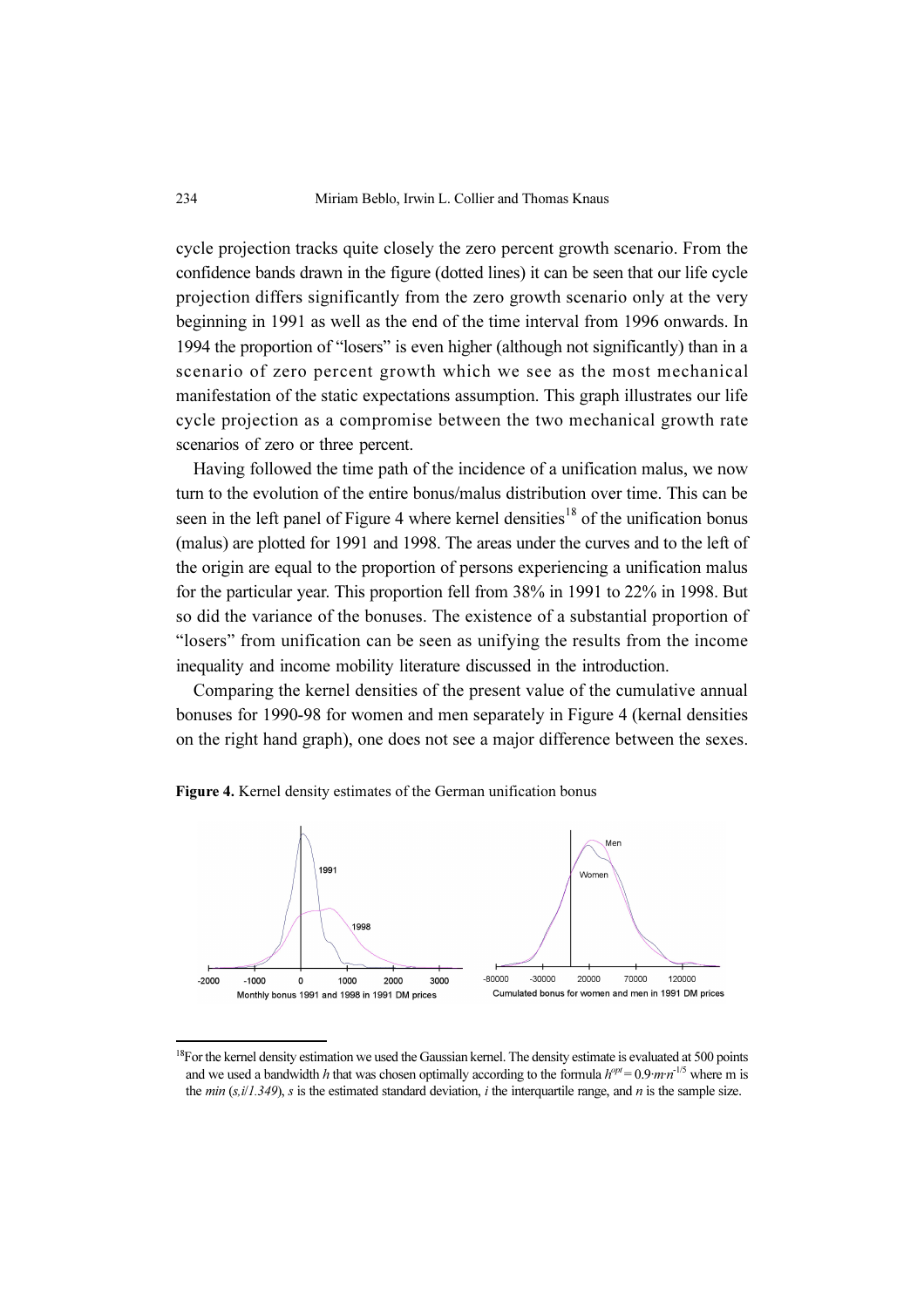| Age group $(1990)$     | Women | Men  | Total |
|------------------------|-------|------|-------|
| 25-34                  | 0.39  | 0.42 | 0.41  |
| 35-44                  | 0.38  | 0.42 | 0.40  |
| $45 - 54$              | 0.47  | 0.43 | 0.45  |
| 55-64                  | 0.37  | 0.49 | 0.42  |
| 65 and above           | 0.13  | 0.06 | 0.11  |
| All ages, 25 and above | 0.36  | 0.41 | 0.38  |

Table 3. Unification malus incidence in 1991

Source: Authors' calculations based on GSOEP waves 1990 to 1998

Table 4. Unification malus incidence in 1998

| Age group $(1990)$     | Women | Men  | Total |
|------------------------|-------|------|-------|
| 25-34                  | 0.24  | 0.23 | 0.24  |
| 35-44                  | 0.45  | 0.34 | 0.39  |
| $45 - 54$              | 0.27  | 0.29 | 0.28  |
| 55-64                  | 0.03  | 0.09 | 0.06  |
| 65 and above           | 0.02  | 0.02 | 0.02  |
| All ages, 25 and above | 0.21  | 0.23 | 0.22  |

Source: Authors' calculations based on GSOEP waves 1990 to 1998

The mode of the distribution for women is a little bit lower and occurs at a somewhat lower value of the present value bonus.

Tables 3-7 provide a variety of present value summaries of net gains and losses for individuals using our life cycle forecast.<sup>19</sup> Inspection of Tables 3 and 4 shows that the share of East Germans experiencing an annual unification malus has fallen from 38% in 1991 to 22% in 1998. These are the numbers we also saw illustrated in Figures 3 and 4. Individuals relatively hardest hit over the past decade were people between the ages of 35 and 44 at the time of German unification. Indeed the women of those cohorts show the only increase in the proportion of "losers" between 1991 and 1998. In 1998 45% of them experienced a net loss due to unification. Without a doubt the clear "winners" of unification were those retired or approaching retirement age upon the creation of the German monetary, economic, and social union. Indeed by 1998 it is pretty hard to find a Pareto loser among those men and women aged 55 and older in 1990.

 $19$ For comparison with the alternative counterfactuals in Appendix A we provide Tables A2 and A3 that are forecast equivalized incomes using the constant growth rates of 0 percent and 3 percent.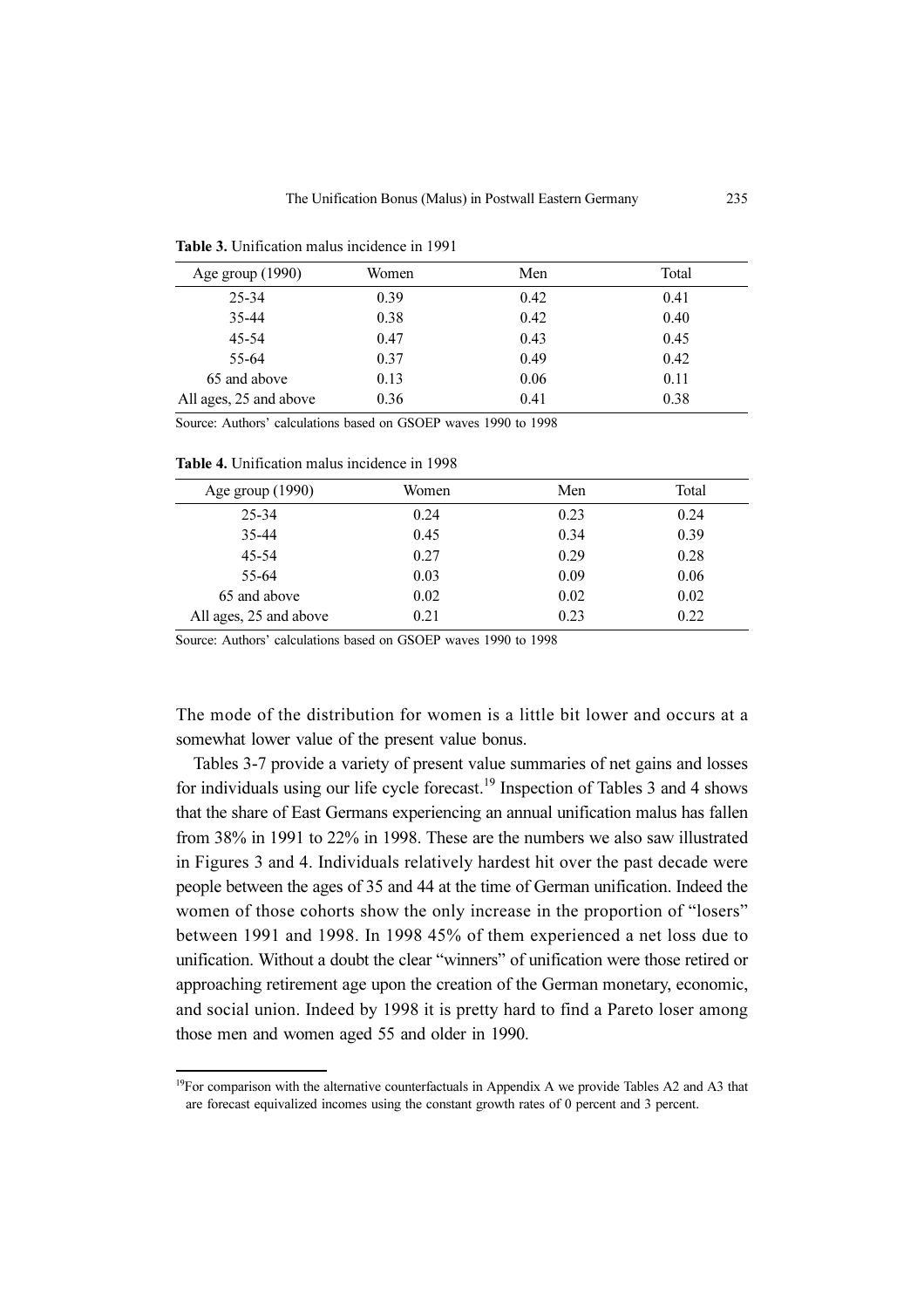| Age group $(1990)$     | Women | Men  | Total |
|------------------------|-------|------|-------|
| 25-34                  | 0.17  | 0.19 | 0.18  |
| 35-44                  | 0.30  | 0.27 | 0.29  |
| 45-54                  | 0.31  | 0.23 | 0.27  |
| 55-64                  | 0.07  | 0.17 | 0.11  |
| 65 and above           | 0.01  | 0.02 | 0.01  |
| All ages, 25 and above | 0.18  | 0.20 | 0.19  |

Table 5. Incidence of a cumulative unification malus (negative present value of 1991-98 actual less forecast equivalized incomes)

Source: Authors' calculations based on GSOEP waves 1990 to 1998

Table 6. Present value as of July 1, 1990 of cumulative 1991-98 unification

|                   | Mean present value gain |              |         |             |         |             |
|-------------------|-------------------------|--------------|---------|-------------|---------|-------------|
|                   | Women                   |              |         | Men         | Total   |             |
| Age group         | 1991 DM                 | relative to  | 1991 DM | relative to | 1991 DM | relative to |
|                   | (West)                  | $1990$ real  | (West)  | $1990$ real | (West)  | 1990 real   |
|                   |                         | <i>ncome</i> |         | income      |         | income      |
| 25-34             | 26,346                  | 1.69         | 26,233  | 1.69        | 26,290  | 1.69        |
| 35-44             | 17,965                  | 1.14         | 21,991  | 1.34        | 20,041  | 1.24        |
| 45-54             | 20,685                  | 1.20         | 25,684  | 1.50        | 23,098  | 1.35        |
| 55-64             | 41,360                  | 3.02         | 25,232  | 1.59        | 34,310  | 2.40        |
| 65 and above      | 50,668                  | 4.65         | 51,422  | 4.14        | 50,906  | 4.49        |
| All, 25 and above | 30,057                  | 2.18         | 27,080  | 1.75        | 28,675  | 1.98        |

bonuses/maluses

Source: Authors' calculations based on GSOEP waves 1990 to 1998

The entire course of annual unification bonuses and maluses from 1991 through 1998 are summarized in Table 5. We see that 19% of our sample suffered a cumulative present value unification malus through 1998. We see the incidence of a unification malus is slightly greater for men than for women, although among the middle-aged cohorts women have been hit harder with the highest cell incidence in Table 5 of 31% "losers" found for 45 to 54 year-old women. One is also struck by the extremely small proportion of "losers" among the elderly.

No less important than the incidence of a unification malus is the average magnitude of the unification bonus which is tabulated in Table 6 for the same age/ sex groups as before. The present value of cumulative unification bonuses is expressed in 1991 DM West German prices and as a percent of real adult equivalent income in the GDR in 1990. For all age-gender combinations we see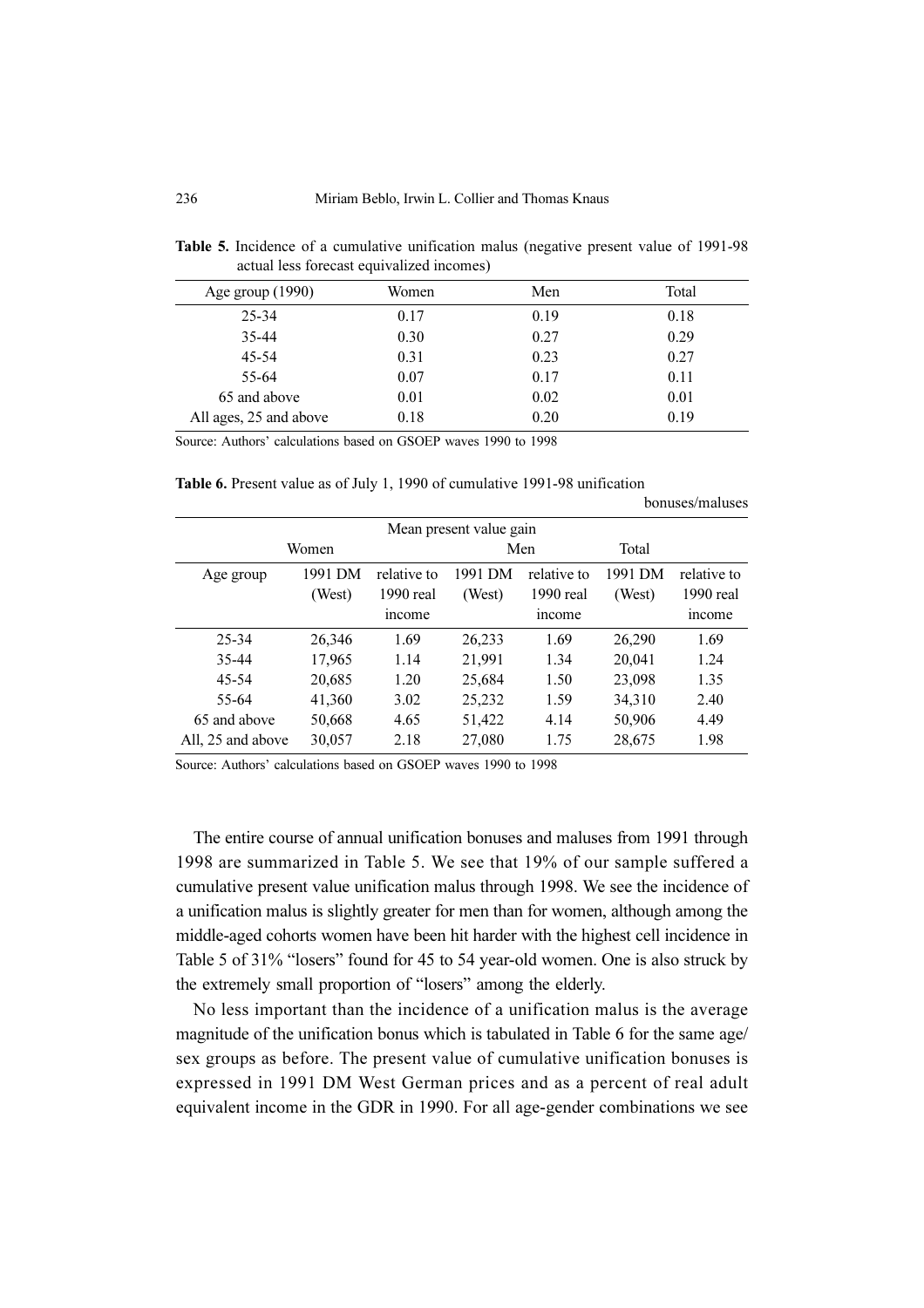|                   | Mean present value bonus and malus in 1991 DM (West) |        |              |        |        |        |
|-------------------|------------------------------------------------------|--------|--------------|--------|--------|--------|
|                   |                                                      | Women  |              | Men    |        | Total  |
| Age group         | <b>Bonus</b>                                         | malus  | <b>bonus</b> | malus  | bonus  | malus  |
| 25-34             | 34.144                                               | 12.259 | 36,991       | 18,705 | 35,531 | 15,674 |
| 35-44             | 34,921                                               | 21,192 | 36,934       | 17,779 | 35,980 | 19,519 |
| 45-54             | 36,107                                               | 14,336 | 38,122       | 16,456 | 37,133 | 15,205 |
| 55-64             | 45,164                                               | 8,559  | 33,144       | 14,191 | 40,230 | 12,204 |
| 65 and above      | 51,249                                               | 6,217  | 53,196       | 18,926 | 51,859 | 12,947 |
| All, 25 and above | 40,154                                               | 15,385 | 38,220       | 17,168 | 39,267 | 16,258 |

Table 7. Present value bonus and malus as of July 1, 1990 of cumulative 1991-98 unification bonuses/maluses

Source: Authors' calculations based on GSOEP waves 1990 to 1998

Figure 5. Cumulative distribution of the unification bonus (in Tsd. 1991 DM prices)



Source: Authors' calculations based on GSOEP waves 1990 to 1998

that there is in fact a positive net unification bonus on average, i.e., "winners" could have compensated losers" and remained "winners" in all cells of the table. One is also struck by the fact that the size of the average bonus of unification "winners" above the age of 65 at the time of economic unification is about 2.5 times larger than the corresponding figure for women "winners" between the ages of 35 and 44, that group with the lowest net average gain.

This same point can be illustrated somewhat differently in Table 7 which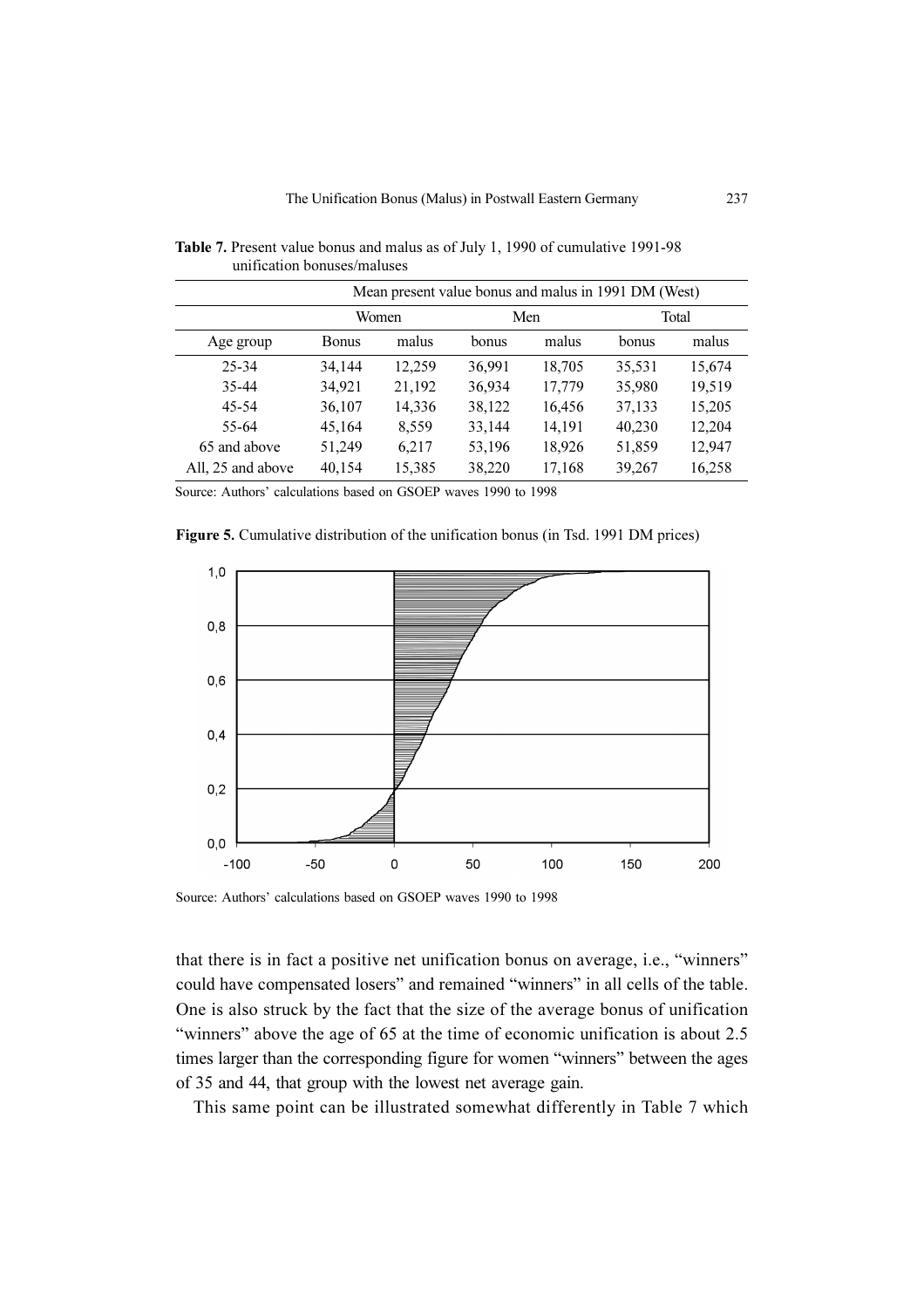provides both the average unification bonus of "winners" and the average malus for "losers" again broken down by age and gender. We note that women "losers" between the ages of 35 and 44 at the time of German economic unification experienced the highest average net cumulative malus and that male "losers" above the age of 65 experienced an average unification malus three times that of women in the same age category. The main impression from an examination of Table 7 is that gender differences in size of the unification bonus are not nearly as striking as the differences according to age at the time of unification.

A vivid visual impression of the extent to which the unification gains have actually swamped the losses is provided by the cumulative distribution function of the present discounted value of the 1991-98 unification bonus (Figure 5). The CDF crosses the vertical axis at 19% which is the incidence of the unification malus in our sample. The shaded areas to the left and right of the vertical axis can be interpreted as the aggregate losses and gains respectively. The sum of cumulative present value bonuses is about ten times the magnitude of the sum of cumulative present value maluses.

## IV. Conclusion

This paper provides the first application of exact purchasing power parities between East and West Germany in order to provide a statistical picture of the evolution and distribution of the real economic gains and losses within the new federal states following German reunification. In contrast to previous studies, we have been able to correct two special aspects of GDR socialist reality that have prevented researchers from fully exploiting the unique 1990 nominal net household income data in East Germany from the GSOEP survey to compare with household income data from later surveys. The measurement of economic welfare attainable under the old GDR regime is greatly complicated by the fact that significant microeconomic quantity constraints (e.g. housing and automobiles) existed along with a system of indirect taxes and consumer price subsidies. Together these characteristics of GDR socialism meant that the relative purchasing power of the old GDR mark was quite different depending upon an individual's place in the income distribution. The deflators that we use, differentiated by equivalized income, are the keys needed to release the changes in economic welfare locked in the observed changes in nominal incomes.

We find a clear and overwhelming economic bonus on average for East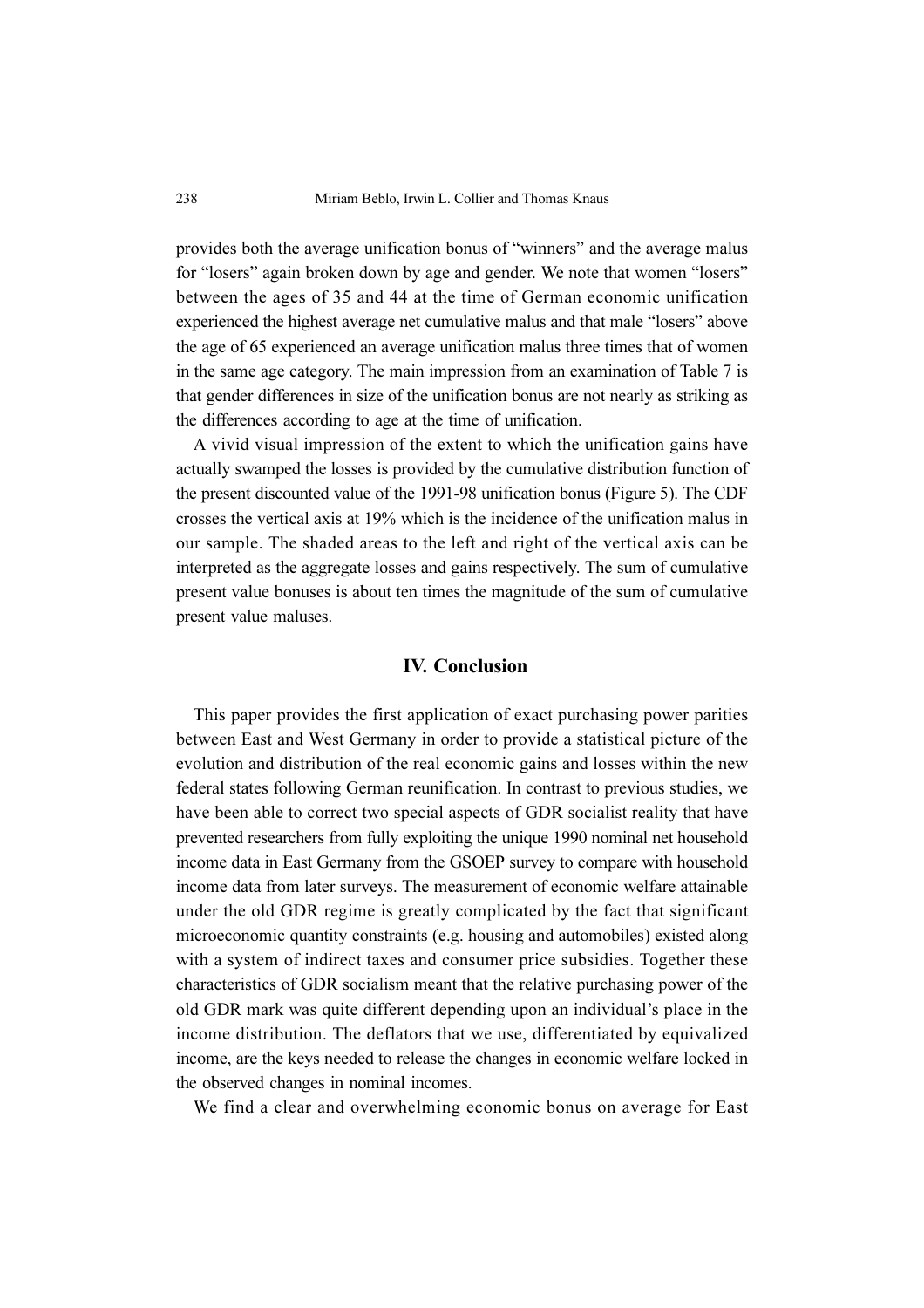Germans—a point which is to be expected. A large part of the story of postwall economic reconstruction is those who have suffered a unification malus, understood here as a negative present-value of annual differences between the course of actual income and a counterfactual forecast of income in a frozen GDR. About 19% of the East German population older than 25 in 1990 and who remained in the sample until 1998 is identified as having experienced a unification malus. Inspection of Figure 5 reveals that the aggregate unification malus is only about one-tenth the size of the aggregate unification bonus (seen by comparing the dark areas to the left and right of the zero line). We have also found that in contrast to what has been observed in other economies in transition from the old socialist order, elderly East Germans have gained much more than other age groups. Indeed for all intents and purposes, our sample of East German elderly survived the fall of communism in a way that both Helmut Kohl and Vilfredo Pareto could score as an improvement in economic welfare. At the other end of the bonus distribution, the smallest average unification bonus is found for women between the ages of 35 and 44 at the time of German unification. Thirty percent of that group is identified as unification "losers"

We are confident that our estimates of both the size and incidence of a unification malus represent upper bounds since they are calculated under the assumption of static expectations for our GDR counterfactual. The GDR economy has been riding a downward trend at the time of its political demise and few are so "ostalgic" as to believe that the GDR would have been able to maintain 1989 living standards over the past decade. Thus while we recognize the psychological salience of the last days of the GDR, as an economic matter we have almost certainly overstated the number of economic "losers" as well as the magnitude of their losses. Our attention has been limited to household income and its power to purchase consumer goods and services. The transformation of the East German economy of course involves a fundamental redefinition of many property rights. The capital gains from owning a modest family house on prime postwall land, the value of the family farm, or the loss of a bargain housing rental to the heirs of an expropriated owner are not touched upon in this paper. In particular we have not attempted to assess the unification bonus with respect to asset holdings - as opposed to equivalent income in this study - due to the lack of such data in the GSOEP. It is also important to add what may seem to be an obvious qualification given the title of the paper. We have nothing to say here about the unification bonus or malus for West Germans. Between four and five percent of West German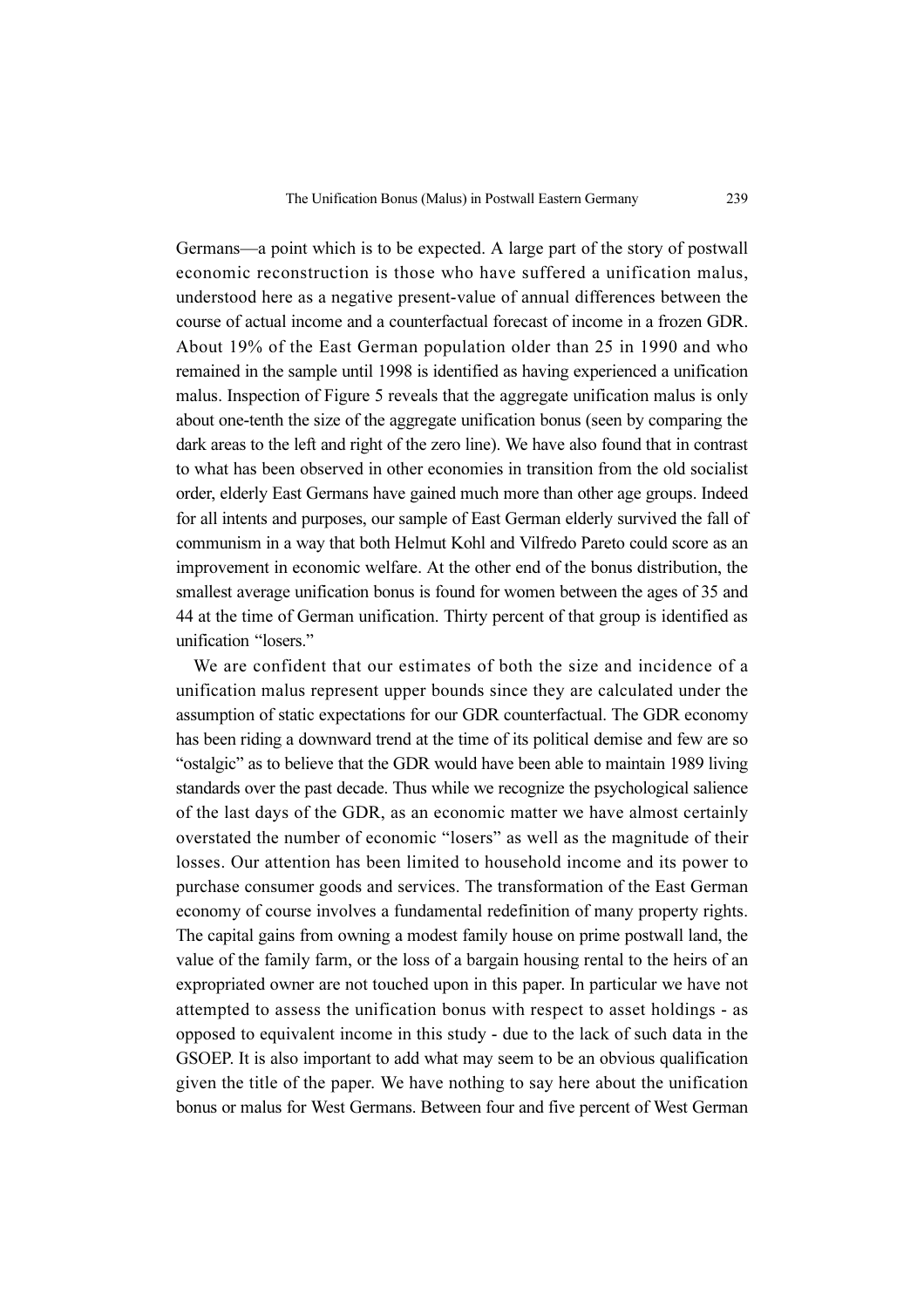GDP every year has been the size of the net West to East transfer during the first decade of German unification. Comparing the average East German welfare gains with the average West German losses is a most interesting question, though probably a better use of scarce research time would be to identify the policy mistakes that still left nearly one third of the East German potential working force in a social safety net financed by West Germany.

Having struggled to extract meaning from these data, we have an obligation to share two promising leads for future research.

- The issue of the appropriate equivalence scale within a market economy at a point in time is just about as subtle as any in the measurement of economic welfare (cf. Lewbel 1997). The modified OECD scale used here has only a single virtue: it ensures consistency with a vast empirical literature on income distribution. While we find ourselves in good company, we still believe that it is unlikely that one scale is going to fit all places and all times, least of all for economic transitions from central planning to market allocation. It is certainly our hope that future researchers will be able to remedy this weakness.
- While the deflators upon which our estimates of the unification bonus are based do attempt to correct for the spillover of demand across aggregate spending categories, say, from consumer electronics to alcoholic beverages, this is only part of the story. What is still missing is the breadth of product variety in a market economy that was missing in the centrally planned economies. For example one could travel, but as a general rule one could not travel on holiday in the West. What is the value of the introduction of that single "new product" with the fall of the Wall? This has been found to be an important shortcoming of traditional consumer price indexes for market economies, e.g., Hausman's (1999) study that documents the welfare gains from the introduction of the new product cell phones in the U.S. To that extent we have another good reason to believe that our estimates of unification "losers" are upper bound.

In spite of many good reasons to remain skeptical about the validity of the estimated unification bonus, one source of reassurance can be found in the results of direct public surveys. The German weekly newspaper  $DIE ZEIT^{20}$  on the occasion of the tenth anniversary of German unification in 2000 repeated an

<sup>&</sup>lt;sup>20</sup>September 28, 2000.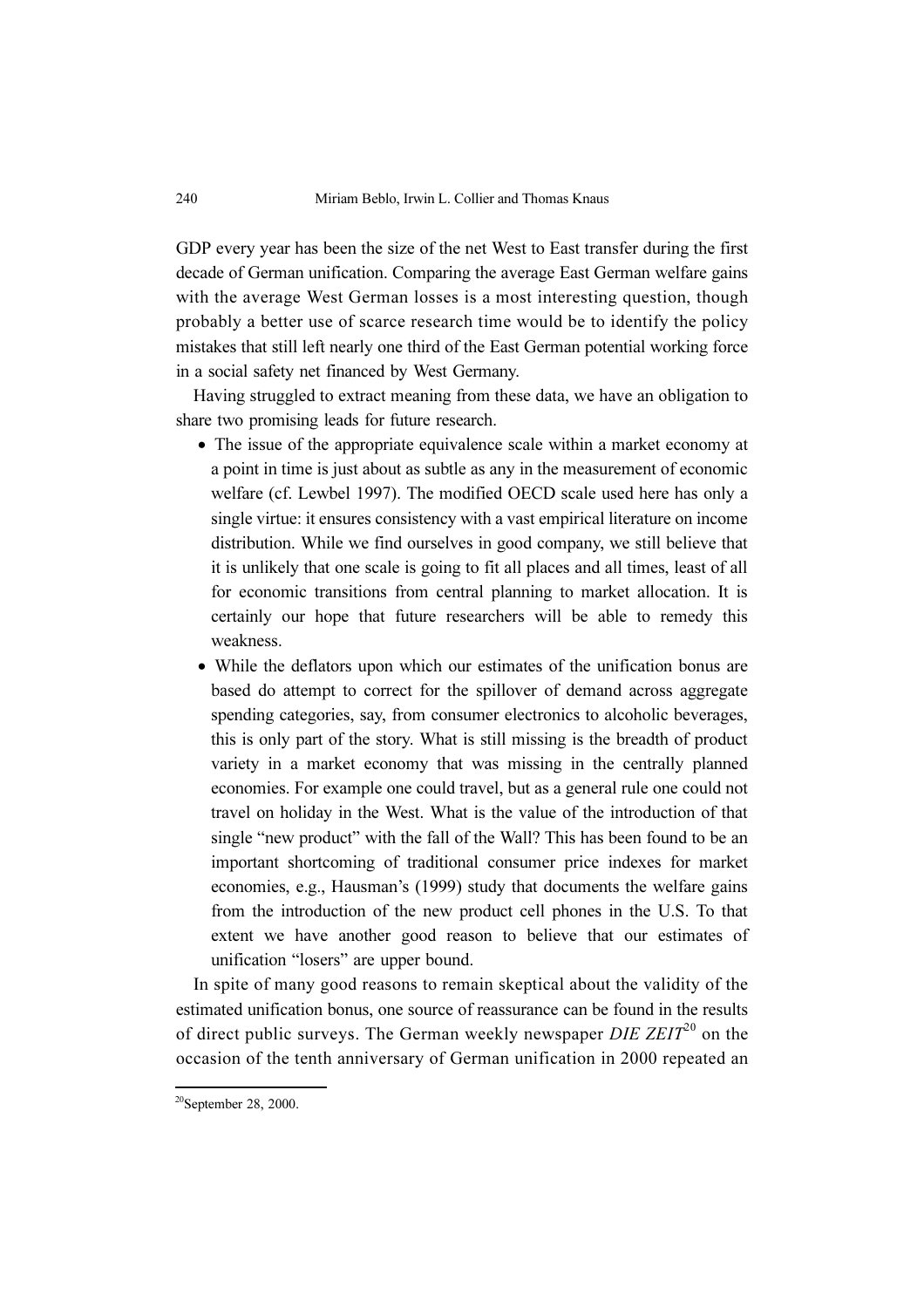opinion survey of East Germans it conducted in 1993. The new survey found that the proportion of self-reported "losers" from unification had fallen from 24 to 19%. Another survey on subjective well-being in East Germany asked whether individual living conditions improved or deteriorated since 1990 (Habich, Noll, and Zapf, 1999). In 1993 23% of the respondents claimed a deterioration, but by 1998 this share had fallen to only 16%. For those who might find the combination of econometrics, assumption, and data in this paper somewhat mysterious, perhaps the proportion of self-proclaimed unification "losers" from these public opinion surveys helps to demonstrate a broad consistency between quite disparate and independent sources of evidence.

### Acknowledgement

Support from the Volkswagen Foundation is gratefully acknowledged. We thank Michael C. Wolfson, Thomas Zwick, and seminar participants in Berlin, Cracow, Houston, and Mannheim for their comments. Research for this paper was completed before Thomas Knaus entered government service and the views and conclusions presented here do not necessarily reflect German government views.

Received 2 December 2011, Revised 3 April 2012, Accepted 24 May 2012

#### References

- Akerlof, George A., Rose, Andrew K., Yellen, Janet L. and Hessenius, Helge (1991), East Germany in from the Cold: The Economic Aftermath of Currency Union, Brookings Papers for Economic Activity, Vol. I, 1-101.
- Burda, Michael C. and Hunt, Jennifer (2001), From Reunification to Economic Integration: Productivity and the Labor Market in Eastern Germany, Brookings Papers for Economic Activity, Issue 2.
- Collier, Irwin L. (1986), Effective Purchasing Power in a Quantity Constrained Economy: An Estimate for the German Democratic Republic, Review of Economics and Statistics, 58(1), 24-32.
- Collier, Irwin L. (1989), The Measurement and Interpretation of Real Consumption and Purchasing Power Parity for a Quantity Constrained Economy, The Case of East and West Germany, Economica, 56, 109-120.
- Collier, Irwin L. (2012), The DM and the Ossi Consumer: Price Indexes during Transition, Journal of Economic Integration, 27(2), 245-273.
- Habich, Roland; Noll, Heinz-Herbert and Zapf, Wolfgang (1999), Subjektives Wohlbefinden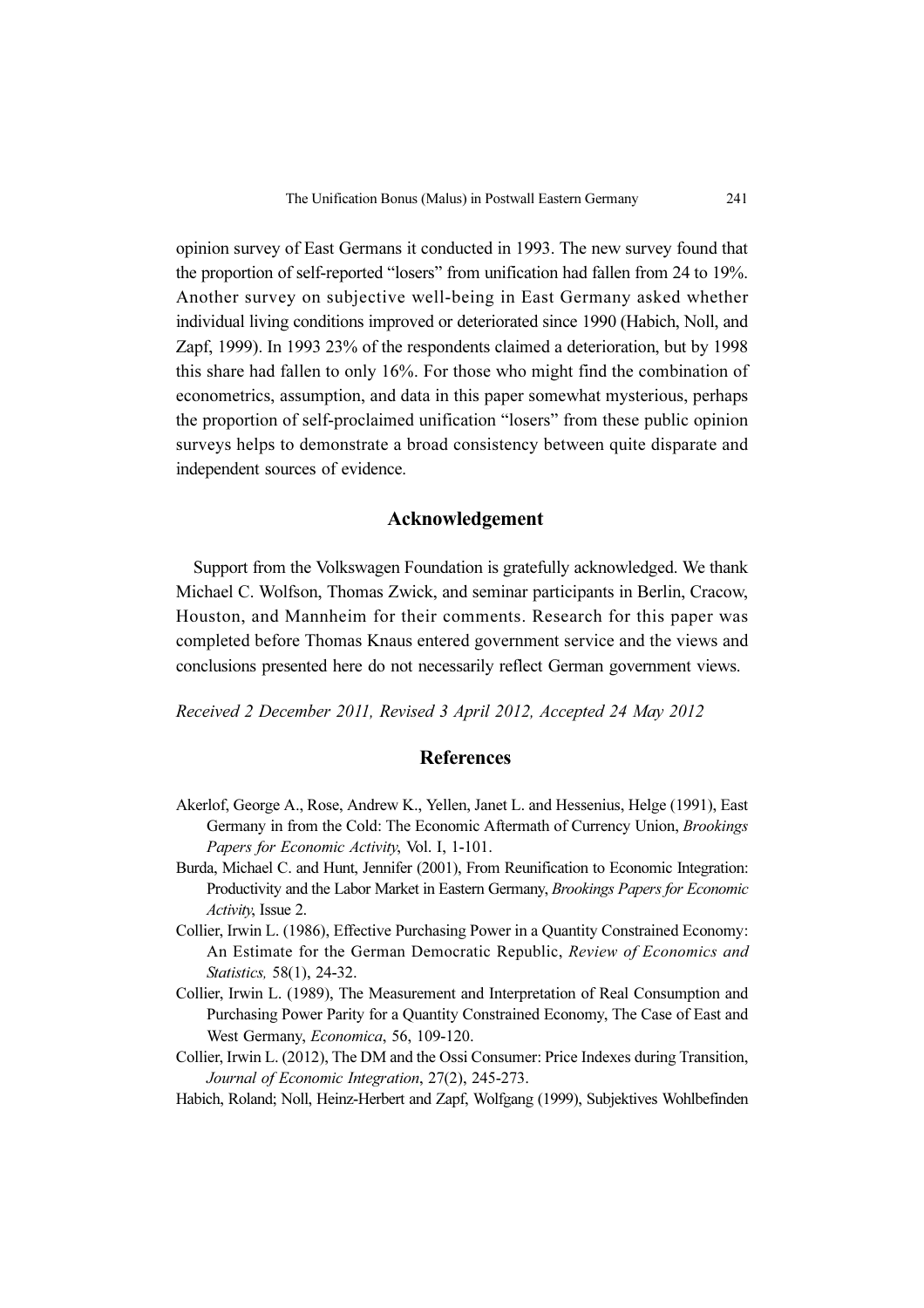in Ostdeutschland nähert sich westdeutschem Niveau. Ergebnisse des Wohlfahrtssurveys 1998, in: ISI-Informationsdientst Soziale Indikatoren, Ausgabe 22, 1-6.

- Hauser, Richard (1992), Die personelle Einkommensverteilung in den alten und neuen Bundesländern vor der Vereinigung - Probleme eines empirischen Vergleichs und der Abschätzung von Entwicklungstendenzen. In: Kleinhenz, G. (Ed.): Sozialpolitik im vereinten Deutschland II. Schriften des Vereins für Socialpolitik. Duncker & Humblot. Berlin.
- Hauser, Richard and Fabig, Holger (1999), Labor Earnings and Household Income Mobility in Reunified Germany: A Comparison of the Eastern and Western States, Review of Income and Wealth, 45(3), 303-324.
- Hauser, Richard and Wagner, Gert (1996), Die Einkommensverteilung in Ostdeutschland Darstellung, Vergleich und Determinanten für die Jahre 1990 bis 1994. In: Hauser, R. (Ed.), Sozialpolitik im vereinten Deutschland III. Schriften des Vereins für Socialpolitik. Duncker & Humblot. Berlin.
- Hausman, Jerry (1999), Cellular Phones, New Products, and the CPI, Journal of Business and Economics Statistics 17(2), 188-194.
- Krause, Peter and Habich, Roland (1993), Einkommensverteilung und Einkommens zufriedenheit in ostdeutschen Privathaushalten, DIW-Wochenbericht 6/93, 55-59.
- Lewbel, Arthur (1997), Consumer Demand Systems and Household Equivalence Scales. In Pesaran, M.H. and P. Schmidt (Eds.): Handbook of Applied Econometrics. Volume II: Microeconomics. Blackwell Publishers.
- Ministerrat der Deutschen Demokratischen Republik, Staatliche Zentralverwaltung für Statistik, Zentrales Zählbüro (1989), Haushaltseinkommen und Ausstattung der Haushalte von Arbeitern und Angestellten 1980-1988.
- Projektgruppe Sozio-oekonomisches Panel (1995), Das Sozio-oekonomische Panel (SOEP) im Jahre 1994, Vierteljahreshefte zur Wirtschaftsforschung 64(1), 5-13.
- Schürer, Gerhard (1992), Analyse der ökonomischen Lage der DDR mit Schlussfolgerungen. Deutschland Archiv 25 (October 1992): 1112-1120.
- Siebert, Horst (1993), Das Wagnis der Einheit. Eine wirtschaftspolitische Therapie, 2. aktualisierte Neuauflage. Stuttgart, Deutsche Verlags-Anstalt.
- Sinn, Gerlinde and Sinn, Hans-Werner (1992), Jump Start: the Economic Unification of Germany, Cambridge MA, MIT Press.
- Steiner, Viktor and Kraus, Florian (1996), Aufsteiger und Absteiger in der ostdeutschen Einkommensverteilung: 1989-1993, in: Diewald, M. and K. U. Mayer (Eds.): Zwischenbilanz der Wiedervereinigung - Strukturwandel und Mobilität im Transformationsprozess, Opladen, 189-212.

Texte zur Deutschlandpolitik (1990), Reihe III/Band 8a.

- Wagner, Gert; Burkhauser, Richard V. and Behringer, Friederike (1993), The Syracuse University English Language Public Use File of the German Socio-Economic Panel Study, The Journal of Human Resources 28(2), 429-433.
- DIE ZEIT, September 28, 2000.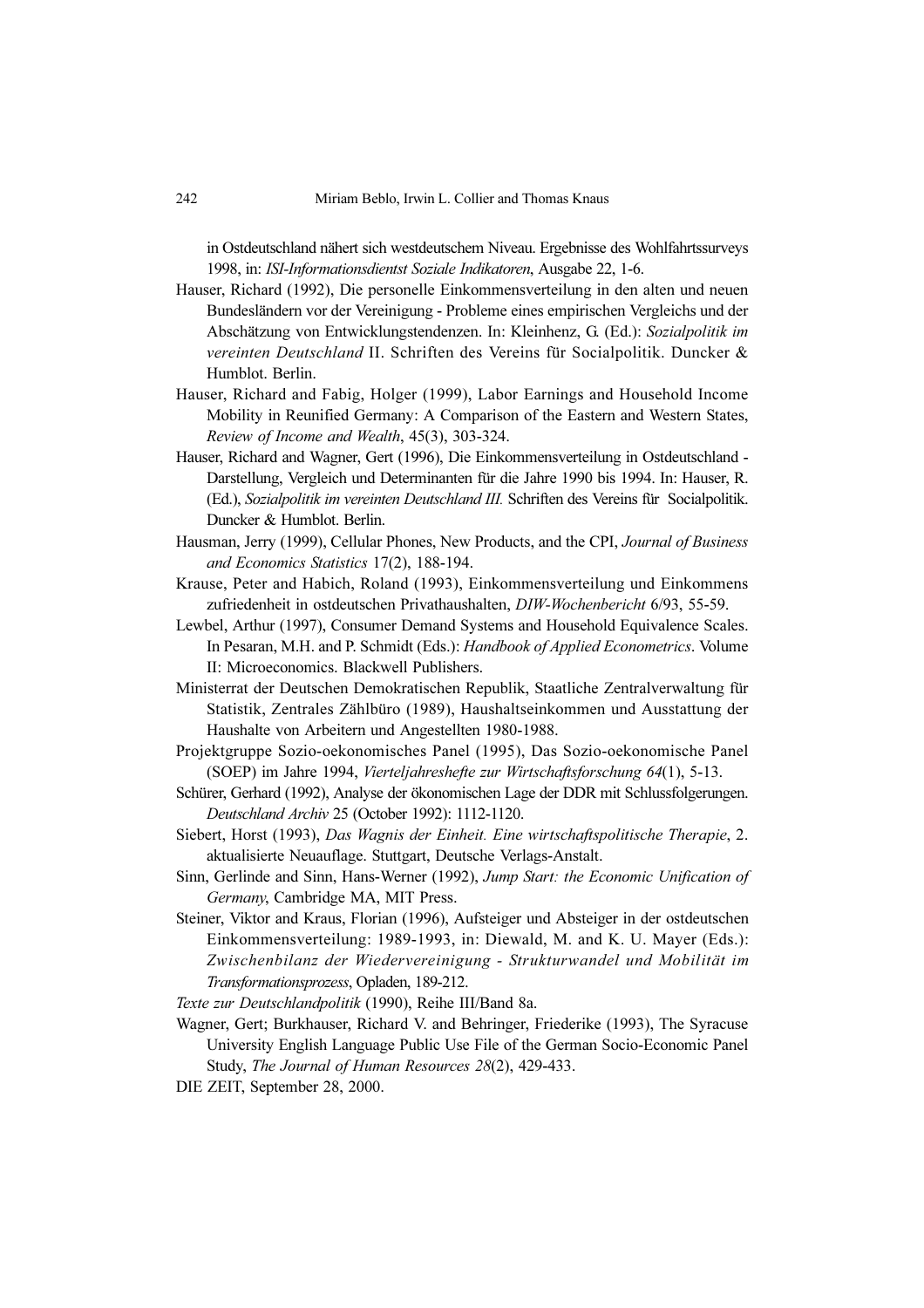# Appendix A

| Table A1. Sample characteristics, East Germans (25 years and older) in 1990 |
|-----------------------------------------------------------------------------|
|-----------------------------------------------------------------------------|

|                                                     | Women   |             | Men     |             |
|-----------------------------------------------------|---------|-------------|---------|-------------|
|                                                     | Mean    | Stand. Dev. | Mean    | Stand. Dev. |
| <b>Household characteristics</b>                    |         |             |         |             |
| Children under 16 years in household                | .48     | .50         | .50     | .50         |
| Household size                                      | 3.04    | 1.18        | 3.18    | 1.07        |
| Total net household income                          | 1830.20 | 717.69      | 1956.90 | 637.50      |
| Equivalized income (modified OECD-scale)            | 977.71  | 301.69      | 1027.89 | 1009.42     |
| <b>Individual characteristics</b>                   |         |             |         |             |
| Age                                                 | 44.90   | 13.57       | 43.73   | 12.04       |
| <b>Schooling</b>                                    |         |             |         |             |
| (Difference from basic level                        |         |             |         |             |
| secondary schooling, 9 years)                       |         |             |         |             |
| No schooling                                        | .003    | .05         | .004    | .06         |
| Medium level secondary schooling, 10 years          | .46     | .50         | .44     | .50         |
| High school diploma, 13 years                       | .11     | .32         | .18     | .39         |
| <b>Additional education</b>                         |         |             |         |             |
| (Difference from apprenticeship)                    |         |             |         |             |
| No degree                                           | .12     | .32         | .02     | .15         |
| College degree                                      | .24     | .43         | .27     | .44         |
| University degree                                   | .08     | .27         | .14     | .34         |
| <b>Employment status</b>                            |         |             |         |             |
| Employed                                            | .77     | .42         | .91     | .28         |
| Pensioner                                           | .15     | .36         | .06     | .23         |
| <b>Job</b> characteristics                          |         |             |         |             |
| (Difference from employees with high qualification) |         |             |         |             |
| Unskilled white/blue collar                         | .18     | .38         | .07     | .25         |
| Skilled worker                                      | .12     | .32         | .35     | .48         |
| Master craftsman                                    | .01     | .11         | .07     | .25         |
| Farmer                                              | .05     | .21         | .12     | .32         |
| Self employed                                       | .02     | .13         | .04     | .18         |
| Executives                                          | .01     | .11         | .03     | .17         |
| Tenure                                              | 10.15   | 10.33       | 13.84   | 11.60       |
| <b>Industrial sector</b>                            |         |             |         |             |
| Production sector                                   | .32     | .47         | .60     | .49         |
| <b>Region</b>                                       |         |             |         |             |
| <b>Berlin</b>                                       | .07     | .25         | .07     | .25         |
| Number of observations                              | 1142    |             | 968     |             |

Source: Authors' calculations based on GSOEP wave 1990